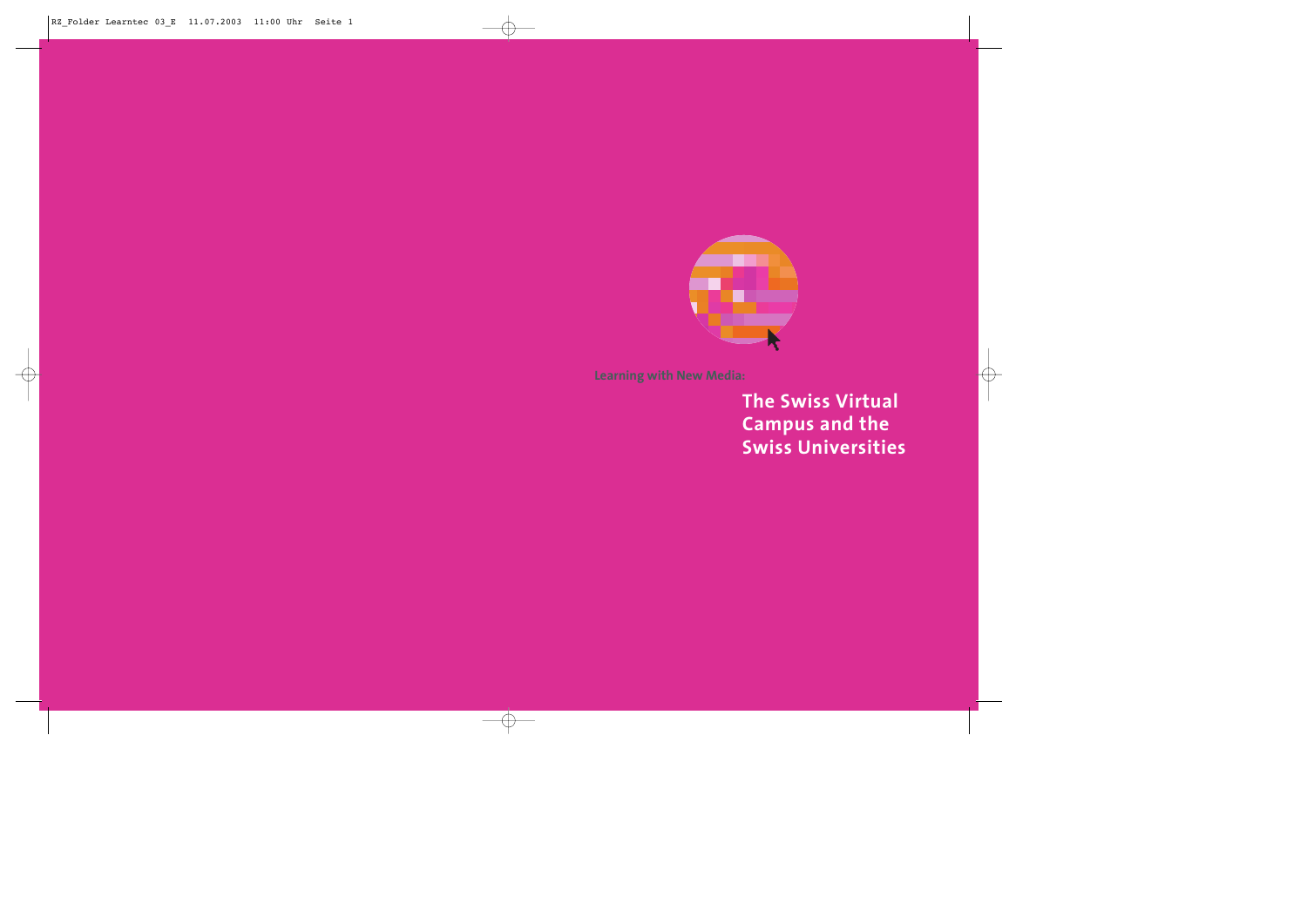| 19             | <b>AUM</b>                                 | Department for teaching media (Abteilung für Unterrichts-Medien)       |  |
|----------------|--------------------------------------------|------------------------------------------------------------------------|--|
|                |                                            | Faculty of Medicine, University of Bern                                |  |
| 18             | <b>BrainBox</b>                            | Medical Learning Center, University of Basel                           |  |
| 14             | brain-tec Itd                              | E-learning-solutions, UAS at a distance Switzerland, Brig              |  |
| 36             | <b>BSL</b> – Assisted Self-Learning        | (Begleitetes Selbstgesteuertes Lernen), part of study program          |  |
|                |                                            | Specialized Journalism and Organizational Communication,               |  |
|                |                                            | Zurich UAS Winterthur                                                  |  |
| 12             | <b>CAL/ELA</b>                             | E-learning Analysis Center, University of Applied Sciences Valais      |  |
| 6              | <b>CAPE</b> (temporary name)               | Support center for teaching and laboratory for educational             |  |
|                |                                            | technologies, EPF Lausanne                                             |  |
| 26             | <b>CENTEF</b>                              | Center for Technologies of Education (Centre Technologies pour         |  |
|                |                                            | l'Enseignement et la Formation), University of Lausanne                |  |
| 17             | <b>Center for Teaching and Learning</b>    | Rectorate, University of Basel                                         |  |
| 39             | <b>Creatools</b>                           | "Creative tools@UAS", SVC Program at UAS, 21 e-learning projects       |  |
| 7/31           | didactica                                  | Training in university didactics at University and ETH Zurich, a joint |  |
|                |                                            | venture of AfH, Center for University Didactics (Arbeitsstelle für     |  |
|                |                                            | Hochschuldidaktik), University of Zurich and DiZ, Center for           |  |
|                |                                            | Teaching and Learning (Didaktikzentrum), ETH Zurich, in cooperation    |  |
|                |                                            | with NET at ETH Zurich and ICT center at University of Zurich          |  |
| 5              | ec-room                                    | Electronic classroom with telecommunication infrastructure,            |  |
|                |                                            | <b>UAS Bern</b>                                                        |  |
| 30             | <b>EDUM - Educational Management in</b>    | SVC mandate given to Institute of Communication and Education          |  |
|                | the Swiss Virtual Campus                   | (ICeF), University of Italian Switzerland, Lugano                      |  |
| 5              | eduswiss online                            | Postgraduate courses, public-private partnership, UAS Bern             |  |
| 23             | <b>Edutech</b>                             | SVC mandate (Technical Support & Consulting) given to Center NTE,      |  |
|                |                                            | University of Fribourg                                                 |  |
| 11             | eLearning Group                            | Northwestern Switzerland UAS Solothurn                                 |  |
| $\overline{7}$ | <b>EPFL on line</b>                        | University program, EPF Lausanne                                       |  |
| 33             | eQuality                                   | SVC mandate (pedagogy/didactics) given to the Department of            |  |
|                |                                            | General Pedagogy of the Institute for Education, University of Zurich  |  |
| 10             | e-Support DWI                              | E-learning support and services of the Department of Economics in      |  |
|                |                                            | the areas of project management and didactics, UAS Basel               |  |
| 8              | <b>ETH World</b>                           | University program, ETH Zurich                                         |  |
| 7              | <b>Filep</b>                               | Fund for financing educational projects, ETH Zurich                    |  |
| 4              | <b>FNL</b>                                 | Forum New Learning, a SVC project at UAS for the support of UAS        |  |
|                |                                            | projects, UAS Bern                                                     |  |
| 10             | <b>Hyperwerk</b> (Hyperwork)               | Center at UAS Basel, Muttenz                                           |  |
| 29             | <b>ICeF</b>                                | Institute of Communication and Education, University of Italian        |  |
|                |                                            | Switzerland, Lugano                                                    |  |
| 32             | <b>ICT Center for Information and</b>      | Vice President's Office for Teaching, University of Zurich             |  |
|                | <b>Communication Technology</b>            |                                                                        |  |
| 26             | <b>IKK</b>                                 | Institut for Communication and Culture, University of Lucerne          |  |
| 25             | <b>IntersTICES</b>                         | SVC mandate (pedagogy/didactics) at TECFA, University of Geneva        |  |
| 27             | <b>IWP-Institute of Business Education</b> | (Institut für Wirtschaftspädagogik), University of St. Gallen          |  |
|                | and Educational Management                 |                                                                        |  |
| 17             | <b>Language Center</b>                     | Learning center for foreign and subject specific languages,            |  |
|                |                                            | University of Basel                                                    |  |
| 27             | <b>Learning Center and CC E-Learning</b>   | Competence Center, Institute of Business Education and Educational     |  |
|                |                                            | Management (IWP), University of St. Gallen                             |  |
| 16             | LearnTechNet (LTN)                         | Network for e-learning, University of Basel                            |  |

| 8  | <b>Media Center</b>                                                  | Lecture rooms and seminar rooms for media intensive teaching,<br><b>ETH Zurich</b>                                                                         |  |
|----|----------------------------------------------------------------------|------------------------------------------------------------------------------------------------------------------------------------------------------------|--|
| 35 | <b>MENTORS</b>                                                       | A collaborative programme between EPF Lausanne and the<br>Foundation Fernstudien Schweiz, Brig                                                             |  |
| 20 | <b>MMZ - Multimedia Center</b>                                       | (Multimediazentrum) of the Faculty of Humanities,<br>University of Bern                                                                                    |  |
|    |                                                                      | 13/26 NDK eLE-Postgraduate course e-learning (Nachdiplomkurs E-Learning), University of Lucerne and Central<br><b>Switzerland UAS</b>                      |  |
| 8  | <b>NET</b>                                                           | Network for Educational Technology, ETH Zurich                                                                                                             |  |
| 28 | <b>NetAcademy</b>                                                    | Research platform of the Institute for Media and Communication<br>Management, University of St. Gallen                                                     |  |
| 4  | net4net                                                              | University program and competence network for new learning<br>technologies, UAS Bern                                                                       |  |
| 17 | <b>New Media Center (NMC)</b>                                        | Media development center, University of Basel                                                                                                              |  |
| 34 | <b>New Media Didactics Centre</b>                                    | (Servizio per la Didattica dei Nuovi Media), UAS of Italian<br>Switzerland, Lugano                                                                         |  |
| 29 | <b>New Media in Education Laboratory</b><br>Laboratory (NewMinE Lab) | Institute of Communication and Education (ICeF), University of<br>Italian Switzerland, Lugano                                                              |  |
| 22 | <b>NTE</b>                                                           | Center New Technologies and Education, University of Fribourg                                                                                              |  |
| 33 | <b>OLAT Center</b>                                                   | Implementation of and support for the learning management<br>system OLAT for lectures at the University of Zurich and ETH Zurich,<br>Universitiy of Zurich |  |
| 31 | Online-Universität Zurich                                            | University program, University of Zurich                                                                                                                   |  |
| 37 | Pool of knowledge "e-learning"                                       | Think Tank (Container 1), Zurich UAS Winterthur                                                                                                            |  |
| 20 | <b>STUDMED online</b>                                                | Curriculum information server of the Faculty of Medicine, University<br>of Bern                                                                            |  |
| 38 | <b>SVC</b>                                                           | Swiss Virtual Campus, Virtueller Campus Schweiz, Campus Virtuel<br>Suisse, Campus Virtuale Svizzera, Swiss University Conference, Bern                     |  |
| 23 | <b>TECFA Unit: Instruction and courses</b>                           | Teaching and research program for new learning technologies,<br>University of Geneva                                                                       |  |
| 24 | <b>TECFA Unit: Research</b>                                          | Teaching and research program for new learning technologies,<br>University of Geneva                                                                       |  |
| 33 | <b>TV-Uni</b>                                                        | Production center for video and multimedia, University of Zurich                                                                                           |  |
|    | 20/32 unitectra                                                      |                                                                                                                                                            |  |
|    |                                                                      | Technology transfer of the Universities of Bern and Zurich                                                                                                 |  |
| 17 | <b>University Data Processing Center</b>                             | Development and administration of e-learning platforms and<br>technical support, University of Basel                                                       |  |
| 19 | <b>University Didactics</b>                                          | A program for university didactics of the University of Bern                                                                                               |  |
| 31 | <b>VAM</b>                                                           | Virtual Learning Platform Medicine, University of Zurich                                                                                                   |  |
| 21 | <b>VC Business Informatics</b>                                       | Virtual Campus Business Informatics, University of Bern                                                                                                    |  |
| 21 | <b>VC Pedagogy</b>                                                   | Virtual Campus Pedagogy, University of Bern                                                                                                                |  |
|    | 13/26 Virtual Campus Lucerne                                         | The VCL is a part of Campus Lucerne and contains a network of<br>University institutions and their partners, working in the field of<br>e-learning         |  |
| 35 | <b>Virtual Study Center</b>                                          | Study program advice, The Foundation Fernstudien Schweiz, Brig                                                                                             |  |
| 18 | <b>Virtual University Library</b>                                    | Development and administration of a virtual library containing<br>specialist electronic literature, University of Basel                                    |  |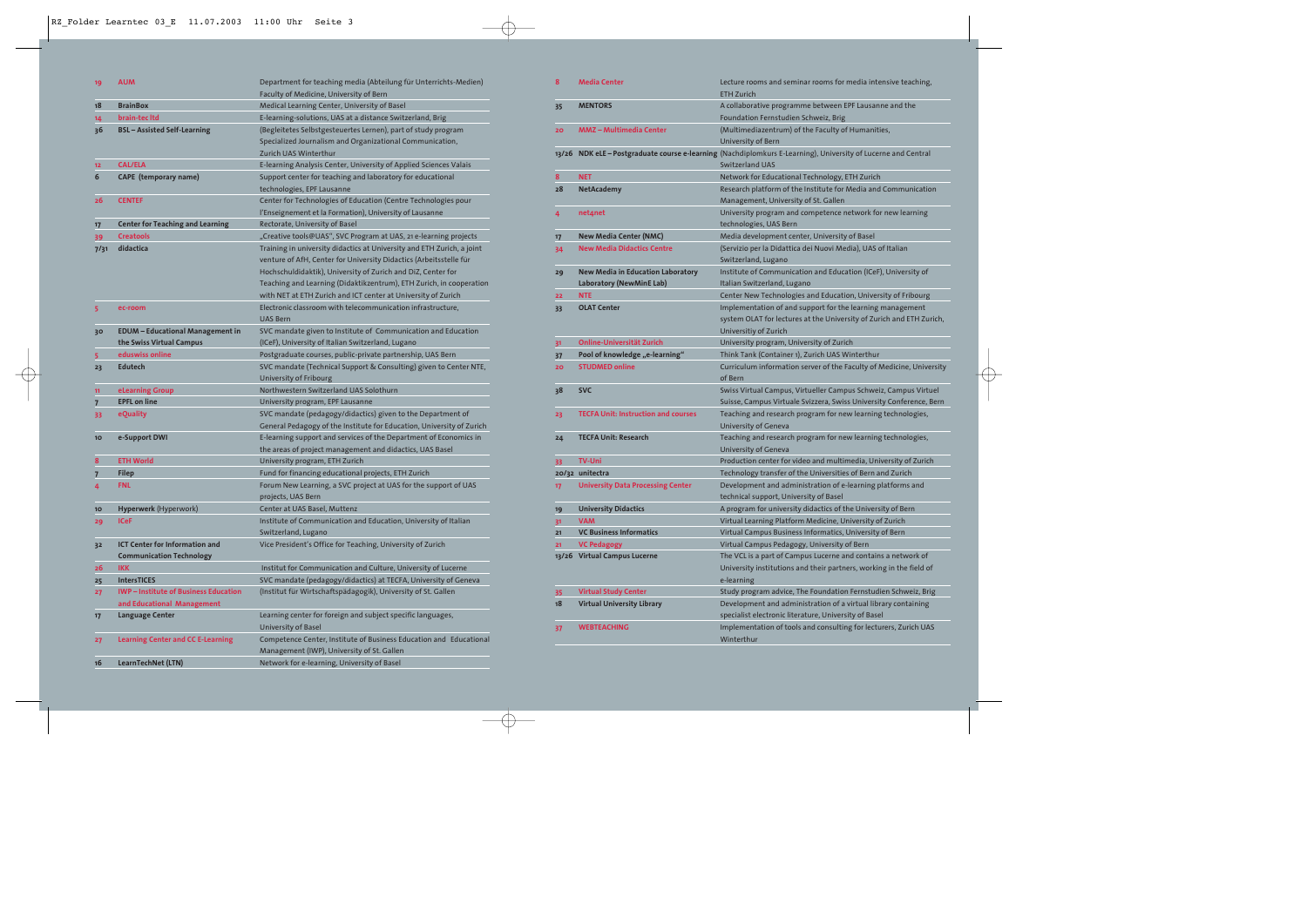Documentation for the pavillon Swiss Virtual Campus and Swiss Universities at Virtual Campus (SVC).

Coordination and documentation: SVC Coordination team, Swiss University Con-

Organisation: LearnTechNet (LTN) / University of Basel, NET / ETH Zurich, ICT/ University of Zurich. The responsibility for all entries rests with the indicated de-

specific e-learning initiatives.

The seven universities of applied sciences (UAS) are still being organised. There ties of applied sciences.

## **The Swiss University system compared to other European systems**

Compared to other European universities, Swiss universities have considerable autonomy. Many university authorities have developed strategies for the use of new information and communication technologies in academic teaching: e-learning as top level business, competence centers at management level.

Swiss Universities have launched and developed various initiatives and institutions:

- competence centers and networks which are either subject specific or of a
- university wide nature
- internal university programs
- theme specific programs for education and continuing education.

Many Swiss universities realised quiet early that e-learning has to be supported on a broad basis and by sustained strategic planning so that innovative and high-quality projects and their connected learning programs can be developed. Therefore, they supported the project to establish e-learning as a part of everyday university teaching (foundation and main studies) with a program of the Swiss federal authorities and so became the parents of Swiss Virtual Campus.

Unlike many foreign e-learning initiatives, Swiss Virtual Campus is aimed primarily at undergraduate students and only secondly at mature part-time students. The financing method (one part federal money, one part money from the institutions) has the advantage of supporting the integration of e-learning at the existing universities. Many foreign initiatives created special institutions or developed isolated projects with the help of special government allowances, and so could only partially count on the support of the existing institutions.

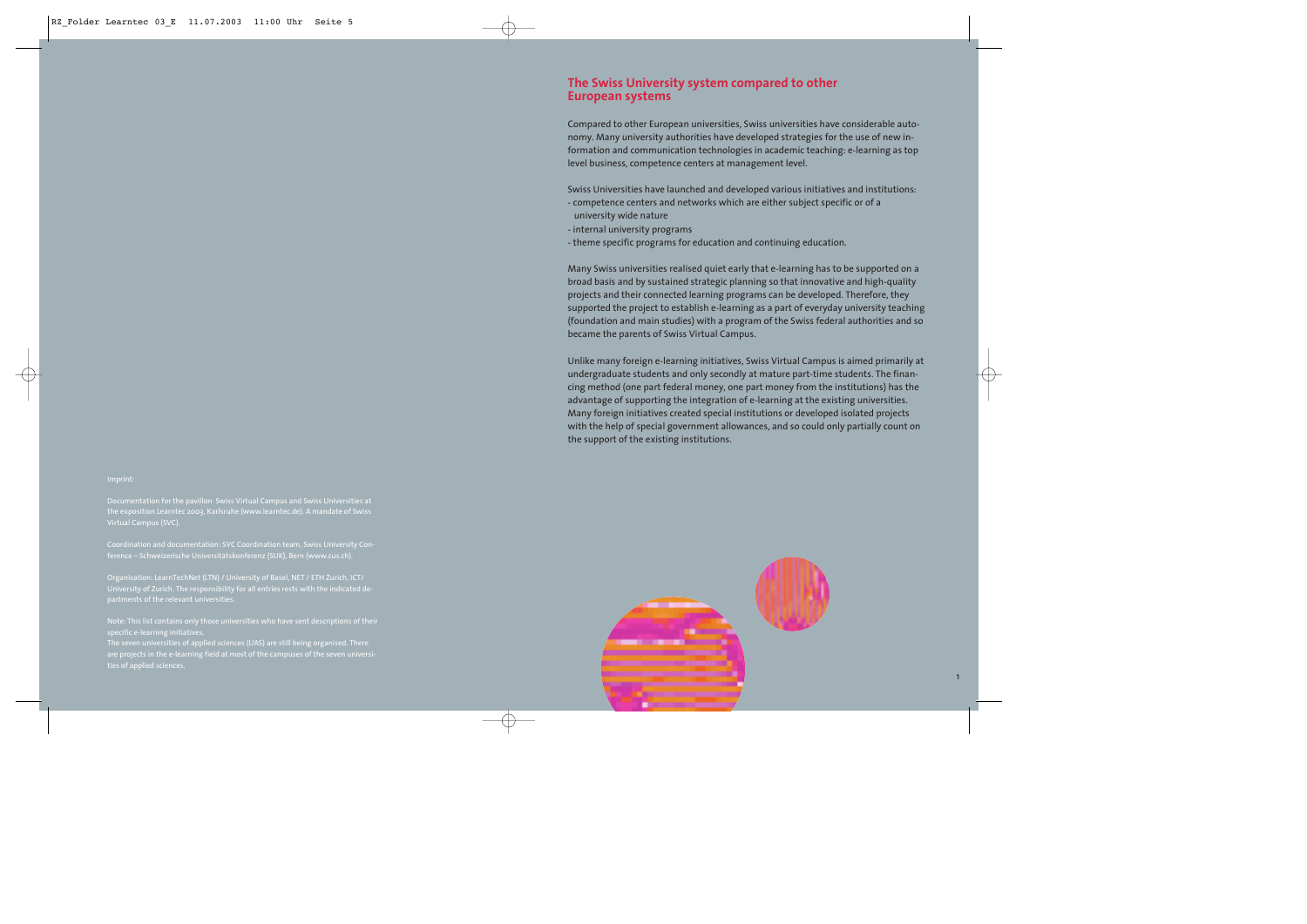## **Swiss Virtual Campus – today and tomorrow**

Today, Swiss Virtual Campus, as a hyper-network of currently 50 inter-university project networks, supports the exchange of information and cooperation among Swiss universities. In future, it could take on the function of a coordinating national e-learning body, corresponding to the requirements and wishes of the participating universities.

One possibility might be a joint service agency for all Swiss universities:

- Developing the quality label "Swiss Virtual Campus" and a marketing portal for the international web presence of inter-university products (e.g. continuing education courses)
- Organizing distribution and support processes, as well as assisting students in correspondence courses.

However, these are still visions of the future, although the model – a virtual campus, supported by a consortium of universities and assuming the corresponding responsibilities – is already quite common in other European countries.

The projects of Swiss Virtual Campus are currently producing e-learning courses which are gradually being integrated into the regular curricula of the participating universities. The production of these courses is supported by accompanying mandates of the Swiss Virtual Campus:

- Technical Support & Consulting (Edutech)
- Pedagogical Support (eQuality, IntersTICES)
- Educational Management (EDUM)
- Multimedia law (regulations)

Various events organized by the coordination of Swiss Virtual Campus as well as by the above mentioned mandated agents will promote the creation of a Swiss Virtual Campus Community. The basic technology allowing students easy access to the necessary resources at universities nationwide (SWITCH-Project AAI: Authorization and Authentication Infrastructure) will be implemented in cooperation with SWITCH (Swiss Academic and Research Network).

The impulse program Swiss Virtual Campus will be completed at the end of 2003. To guarantee sustainability, a consolidation program for the years 2004 – 2007 has been applied for. The main points of the application are as follows:

- Maintenance and support for the user community of the qualified projects of the impulse program 2000 – 2003
- Setting up of at least one professional production team at each university
- Promotion of new projects
- Coordination authority, mandates and program management.

The consolidation program does not currently plan a virtual campus as has been created in some European countries, although it does not totally rule out such a virtual campus, should it be considered sensible and useful by the Swiss universities.



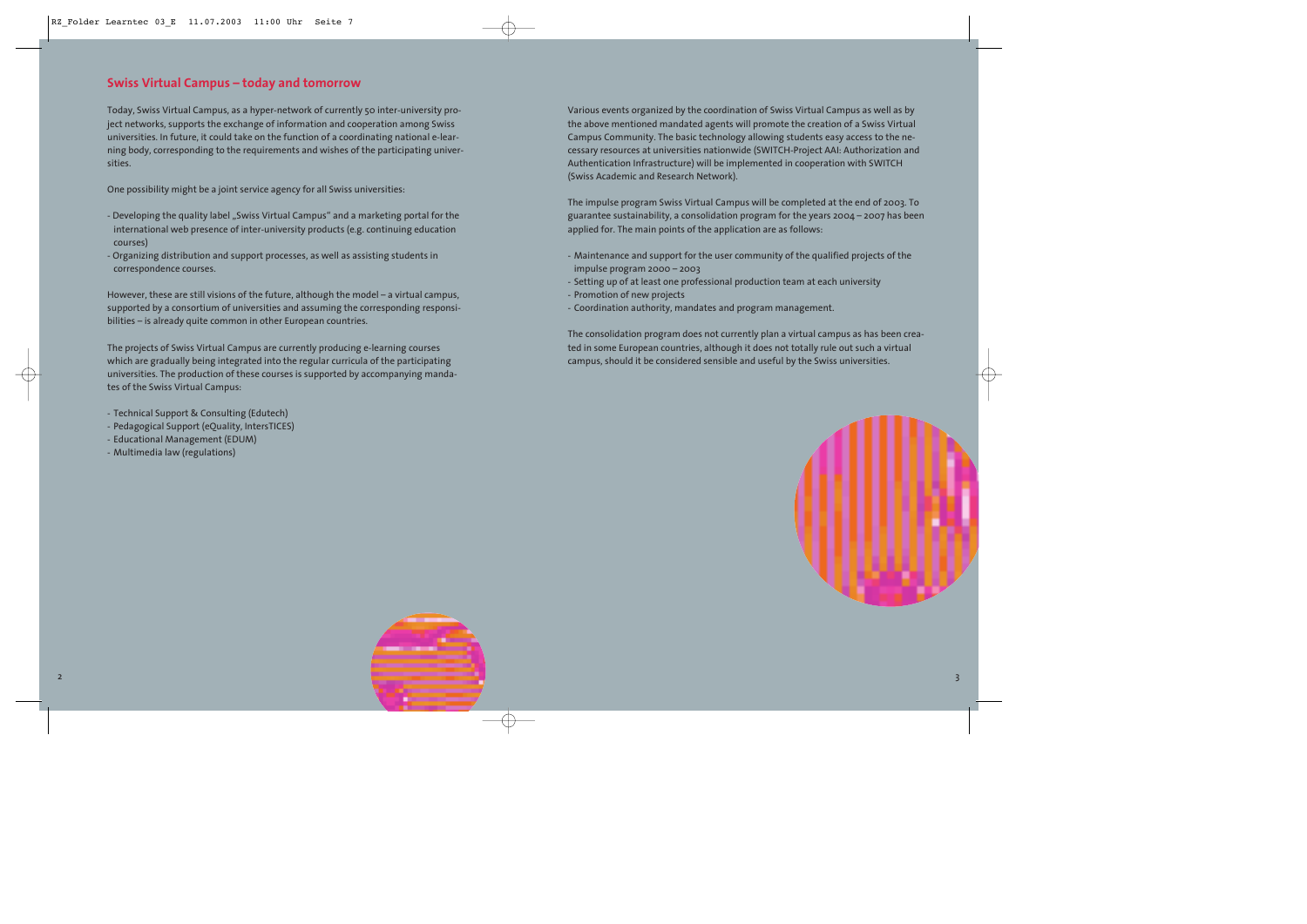## **Berner Fachhochschule (BFH)** (University of Applied Sciences (UAS) Bern)

Due to the current holding structure of BFH, there is no central strategy to implement e-learning in teaching. However, at some of the campuses, particularly in the fields of engineering sciences, computer science, economics and art, there have been efforts to support teaching projects. BFH also funds the program 'New Educational Technologies - netanet' ('Neue Lerntechnologien – netanet') from the common pool of research funds. This program coordinates various projects inside BFH while, at the same time, creating the competence network net anet (network for new educational technologies) which is part of the national 'Information and Communication Network ICTnet'.

#### **net4net**

Basic responsibilities, objectives: netanet offers practice-oriented coaching and project consulting in technical and media didactic areas to students or project managers who are planning, implementing or evaluating blended learning arrangements. net4net initiates, coordinates or assists in applied research and development projects supporting the application and quality of new study methods and technologies, particularly blended learning. net4net aims at close cooperation with the centers for university didactics.

Strategy, priorities: The net4net management team offers a variety of standard services, such as project management, assistance in the promotion of new projects or when looking for partners. They also organize an annual international conference. Lecturers will find support when introducing blended learning into their teaching. The network partners have specific experience in the application of computer and internet learning, they develop the necessary infrastructure or are in the teaching profession themselves.

Scale: 100% fte (full time equivalent) Link: www.net4net.ch

#### **Forum New Learning (FNL)**

Basic responsibilities, objectives: Forum New Learning is a Swiss Virtual Campus Project whose objectives are the didactic and technical support of lecturers, as well as a network of knowledge in the new learning technologies.

#### Strategy, priorities:

- Community of Practice: Unlike traditional support centers, Forum New Learning regards itself as a competence center whose basic objective is the creation and moderation of a so-called community of practice, i.e., a community of experts who educate each other by exchanging specialist knowledge.
- Tool Sharing: One critical factor for the use of new media is the availability of

technical resources. Therefore, the central installation, maintenance and administration of tools and platforms remains an essential objective.

- Education: Basic competences, such as "Basic design of websites", "Using WebCT" or "Developing virtual learning activities", are taught in one-day courses.
- Support: Due to FNL's design, a considerable part of all questions can be answered by the community. FNL also provides a support service for short term support, which may be accessed by members via mail or phone.

Scale: 250% fte

Link: http://www.fnl.ch

#### **eduswiss online**

Basic responsibilities, objectives: eduswiss provides a modular postgraduate study program in the field of IT and telecommunications comprising roughly 40 training courses a year. The project "eduswiss online" was initiated as a SVC project and aims at implementing components of virtual teaching and learning in the training modules. The objective is not so much the total virtualisation of the modules, as a mix of on campus and online studying (blended learning). Depending on the study aims, curriculum or target group of a module, new learning technologies may be employed in different ways – ranging from assisting in the application of a learning platform to complex scenarios of web based self learning or the telemedial support of teamwork. Strategy/ priorities: Support and didactic consulting for lecturers, coaching in the didactic methodology for the application of new educational technologies, practice-oriented workshops, technical support and the evaluation of tools, information and brochures.

Scale: Duration of project: 2001 to 2003, jobs in project: 140% fte Link: www.edol.ch

#### **ec-room**

Basic responsibilities, objectives: As part of the national competence network for telecommunication ICTnet, ec-room's initiative aims at establishing a telecommunication structure in the form of electronic classrooms for the UAS Bern. The same kind of infrastructure has already been established at the Western Switzerland UAS (HES-SO, Ecole d'ingénieurs de Fribourg), while the UAS for Southern Switzerland (SUPSI) are active in similar directions. The objective is to use the new media to establish new and useful communication channels, thus fulfilling requirements and revaluing many forms of teaching and teamwork. Systems employed are mainly video conference systems and multimedia applications (room ware). Development of technical, as well as educational know-how.

Strategy, priorities: Investment should be minimal, updates of the infrastructure will only be implemented on the basis of evaluated experience. The basic technology for the application must be part of the course (Optimization by e.g. theses in the field of electrical engineering).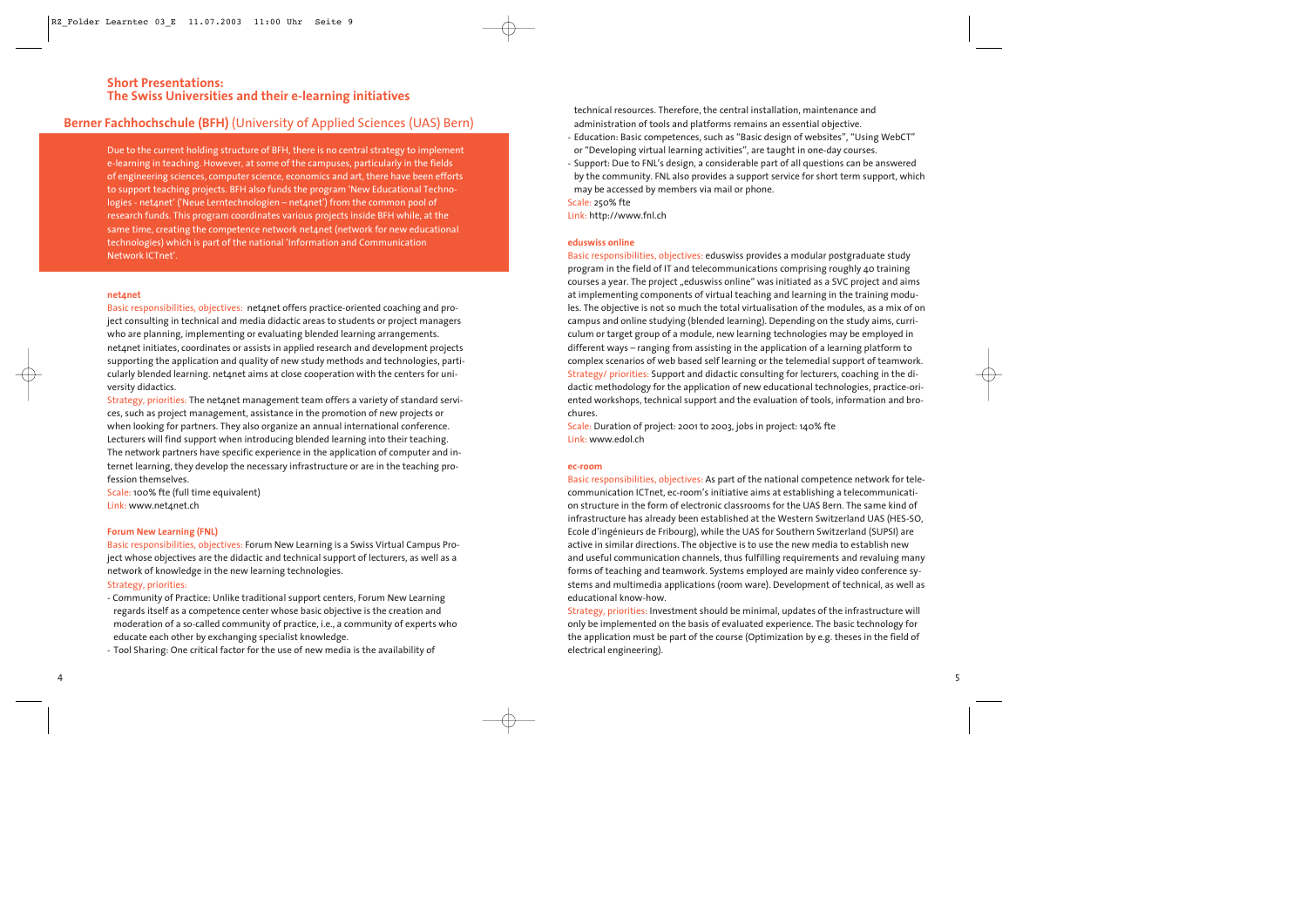Scale: 50% fte project management, small annual amounts for equipment updating and for mandates. Link: http://www.ec-room.ch

# **Ecole polytechnique fédérale Lausanne (EPFL)** (Swiss Federal Institute of Technology Lausanne)

The EPFL has recently launched a new center to promote educational change and propagate a pedagogical vision. In this vision, the student is an active problem solver, engaged in both individual and group projects. A bottom-up strategy is implemented, focusing on multiple projects rather than campus-wide reforms. Learning technologies are not considered as the universal solution, but as an answer relevant to specific training needs. A typical course would integrate traditional lectures, group work in the lab, web-based activities, etc. Moreover, the EPFL intends to build a learning center where books will meet digital media, bringing under the same roof a broad variety of learning resources.

#### **CAPE (temporary name)**

Goals: The center aims to improve pedagogical quality by helping teachers to design and assess their courses. The support provided concerns the use of learning technologies but also any pedagogical issue relevant to the EPFL. The center works in close collaboration with the EPFL on line team, in charge of defining and implementing the web strategy across the institution. The center also runs several research projects, namely in the field of computer-supported collaborative learning.

Strategy: We encourage a light approach to e-learning, that is to design simple environments, with few features and with a limited scope (a chapter or a sub-chapter in a course). We thereby hope to increase the sustainability of projects when initial funding is over. We promote the individual freedom and creativity of teachers, rather than focusing on the definition of norms or standards. We plan to develop more intensive use of e-learning in specific niches such as postgraduate diploma and continued education.

Volume: The new center results from the merge of four former teams that have been involved in thirteen "New Learning Technologies" and "Swiss Virtual Campus" projects. The new center opened on November 1st 2002, with the arrival of a new professor, P. Dillenbourg, former director of TECFA (UNIGE). The team of about 20 people includes experts in pedagogy and assessment, in learning technologies, in the various academic fields of EPFL, as well as technicians in charge of PC labs and multimedia equipment in lecture halls.

Web site: A new web site will be open; Contact: Pierre.Dillenbourg@epfl.ch

#### **EPFL on line**

EPFL on line aims at building a range of flexible and distance teaching, gradually offering a series of educational modules. Launched in June 1999, the initiative involves thirteen priority projects in various fields of engineering education. In 2003, the program will be renovated in coordination with the EPFL new R&D center for learning technologies, the CAPE described above. Link: www.epfl.ch/enligne

# **Eidgenössiche Technische Hochschule Zürich (ETHZ)** (Swiss Federal Institute of Technology Zurich)

ETHZ participates in the promotion and broad support for new educational technologies at ETH. The founding of NET - Network for Educational Technology has established a competence center which should strengthen networking and also offer the best possible support to interested lecturers. The infrastructure project ETH World establishes the necessary framework for optimal worldwide data exchange. The ETH teaching center combines three independent units in one center, and with Fonds Filep the basis for the funding of educational projects has been laid.

#### **Fonds Filep**

Basic responsibilities, objectives: Financial support for innovative educational projects. Educational projects which exceed the basic assignment, but introduce considerable innovation into university teaching, may be supported by Fonds Filep. Filep provides start-up funding. Applicants have to demonstrate convincingly that a transfer of the project into the regular curriculum is guaranteed after the start-up funding runs out. Each project must also contain valid evaluation.

Strategy, priorities: Clearly defined criteria are used to evaluate the applications received via WWW. The last instance to decide is the rector whose decision is in turn based on the recommendation of the Filep team and the Filep board. Larger project applications will also be evaluated by the study commission.

Scale: Start 2000 at CHF 2 m, annual increase by CHF 1 m, up to CHF 5 m. 44 projects have been authorized.

Link: www.filep.ethz.ch

#### **didactica**

Basic responsibilities, objectives: Training courses for lecturers of both the University of Zurich and ETH Zurich, jointly offered by both institutions. There are courses covering communication and interaction in the classroom, and courses presenting the use of new educational technology.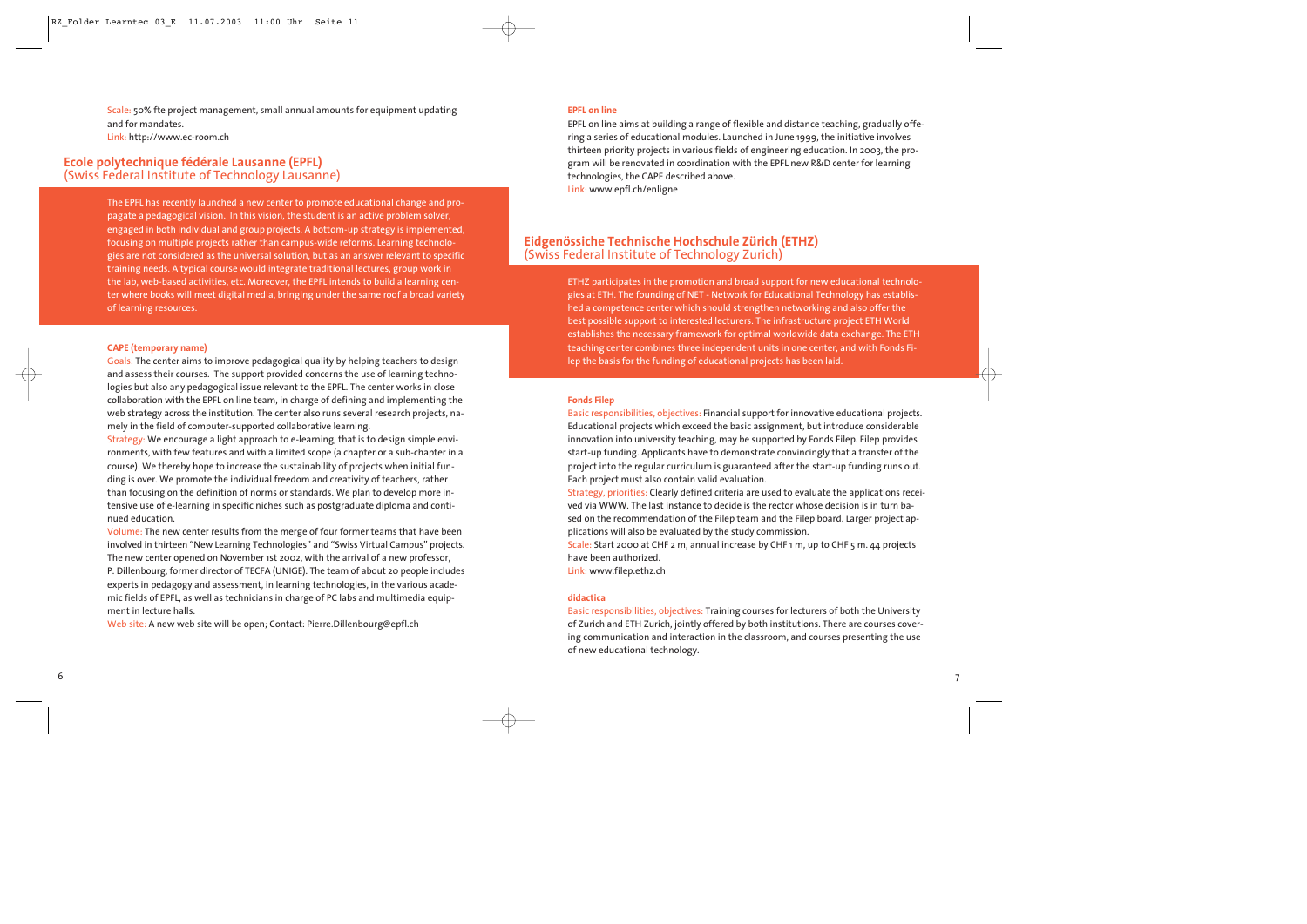Strategy and priorities: The courses are non-obligatory, and the curriculum is continually adapted to meet the needs of the faculty. Attendance is free for the teaching staff of ETH and UNIZH, external participants are accepted at a charge if places are available.

Scale: Program of 25 mostly two-day courses, published twice a year. Link: www.didactica.unizh.ch or www.didactica.ethz.ch

#### **ETH World**

Basic responsibilities, objectives: ETH World is a strategic initiative aiming at making ETH Zurich fit for the IT era. A platform for universal virtual communication for the support of all ETH associates will be created. In addition to the two locations ETH Zentrum and ETH Hönggerberg, a third virtual campus will be implemented. The cooperation between research teams, lecturers and students will be enhanced. The project will be in operation until 2005. Currently, several sub projects in accordance with the spirit of ETH World are being funded.

Scale: 25 sub projects Link: www.ethworld.ethz.ch

#### **NET – Network for Educational Technology**

Basic responsibilities, objectives: NET, founded in 1997, was initiated by the Center for Continuing Education (Zentrum für Weiterbildung (ZfW)) and the Center for Teaching and Learning (Didaktikzentrum (DiZ)). The current project NET was implemented into the regular operations of ETH. The same year also saw the link-up of NET, ZfW and DiZ to form the ETH Teaching Center (ELZ). NET supports lecturers at the ETH and – on a more limited scale – the University of Zurich who want to make use of new educational technology in their classes. The support measures consist of project consulting and project support, various courses and operative support in the use of selected learning platforms and further software used in education. Symposia and colloquia contribute to the exchange of information between project managers. In the well equipped audio/video studio teaching sequences and other films may be produced, which are then, for example as video stream, published on the WWW. Lectures and seminars can be transmitted from the tele-teaching auditorium to a remote auditorium and the video conference service allows the exchange of information with partners worldwide.

Strategy, priorities: Support of interested lecturers. Support and consulting with strong emphasis on media didactics.

Scale: 570% fte permanent, further projects. Link: www.net.ethz.ch

#### **Media Center**

Basic responsibilities, objectives: NET established a media center at the main building of ETH whose services are constantly being updated. It allows media intensive university teaching with state-of-the-art technology. Classes may be transmitted from the tele-teaching auditorium to a remote auditorium and back. The multimedia seminar room may be used for individual events and also for video conferences. Films may be edited and scored at the digital video editing studio and the audio studio, using professional equipment. The state-of-the art server infrastructure allows problem-free transmission of video sequences as web stream. There is close cooperation with ETH World.

Strategy, priorities: State-of-the-art equipment, professional support, teaching projects are treated as a priority

Scale: 160% fte permanent, 170% fte project

Link: www.net.ethz.ch/d/dienst/mz/index.html

# **Fachhochschule Nordwestschweiz (FHNW)**

**(Northwestern Switzerland University of Applied Sciences)** (University of Applied Sciences)

The University of Applied Sciences Aargau (UAS Aargau) consists of five departments. A steering team at the UAS Aargau motivates, coordinates and advises teachers in questions of e-learning.

The objectives of the steering team are:

- supporting and coordinating activities
- analyzing and defining weaknesses and developing appropriate measures
- initiating projects
- cooperating with FHNW and other institutions
- maintaining a forum to exchange ideas and experiences.

The Forum meets fives times a year at which time e-learning projects are introduced and basic questions are discussed. All departments of the UAS Aargau are represented at the Forum and members of other institutions and universities participate as well.

The UAS Aargau takes part in various projects of the SVC. In addition, ICT-based courses are offered in all the departments. The WebCorp platform which was developed in the UAS Aargau Technology Department is used in several courses.

Link: http://www.fh-aargau.ch/e-learning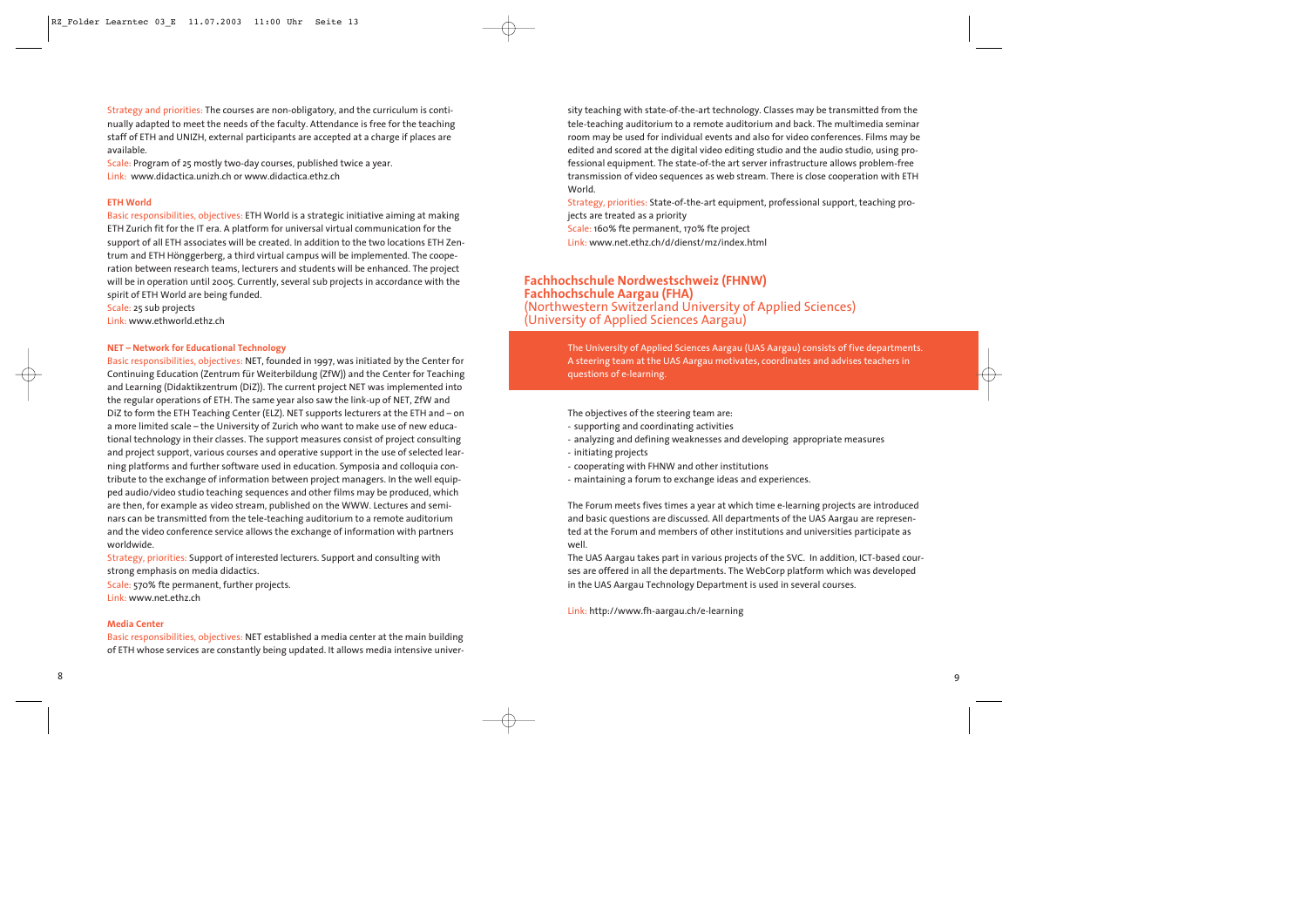The UAS Basel supports a moderate and requirement oriented use of e-learning.

#### **e-Support DWI**

The department of economics (DWI) of FHBB supports lecturers in the use of e-learning and offers e-learning management to commercial enterprises as well as non profit organizations.

Currently e-learning is being employed by seven departments of DWI.

Two employees (70% fte) offer support to lecturers in the following areas:

- E-learning management (feasibility studies, concept development, project management, coaching)
- Didactics (Development of study scenarios, tele-teaching, evaluation)
- Technology (production of simple teaching material in electronic form, use of study management systems)
- Link: www.dwi.fhbb.ch/e-learning

#### **Hyperwerk (Hyperwork)**

Hyperwerk, a pilot study program, recognized by the federal authorities, is about the design and use of interactive team media for work and education. The full-time UAS course includes design, didactics, technology and economics. Hyperwerk students are committed and talented and assume an active role in the organization of their own studies. Among the main criteria for applicants to be accepted for this course are capacity for teamwork, creativity and language skills.

Link: www.hyperwerk.ch

Northwestern Switzerland UAS Solothurn supports e-learning methods in teaching, aiming at improving the quality of teaching and enriching the day-to-day classes. FHSO has been hosting an annual symposium on web-based training since 1999. In addition, FHSO was the leading organization in a recently completed project 'Web-Based Learning at the UAS of Northwestern Switzerland'. This project was also supported by the cooperation counsel (KOR) of the three campuses in Northwestern Switzerland.

Since early in 2002, there has been an e-learning group at Northwestern Switzerland University of Applied Sciences Solothurn. The group's main aim is to coordinate and support the various e-learning initiatives of the lecturers.

#### **eLearning Group**

Objectives: Technological and educational support for lecturers, who are interested in introducing e-learning into their teaching. Information in a periodical newsletter. Workshops and courses on e-learning methods already in use at the institute or elsewhere. Contact with other teachers of Northwestern Switzerland UAS, who work towards the same goals, in order to ensure the coordination and cooperation of e-learning activities at the level of FHNW.

Strategy: There has been a demand analysis to evaluate the various requirements of the lecturers to introduce e-learning. It is presented to the university management conference, who will use its results to develop an e-learning strategy in the course of the next few years. Priority is a list of best practice methods which will help lecturers to integrate e-learning into the system of assisted self learning, which is an integral part of the classes at Northwestern Switzerland UAS Solothurn. Link: www.fhnw.ch/e-learning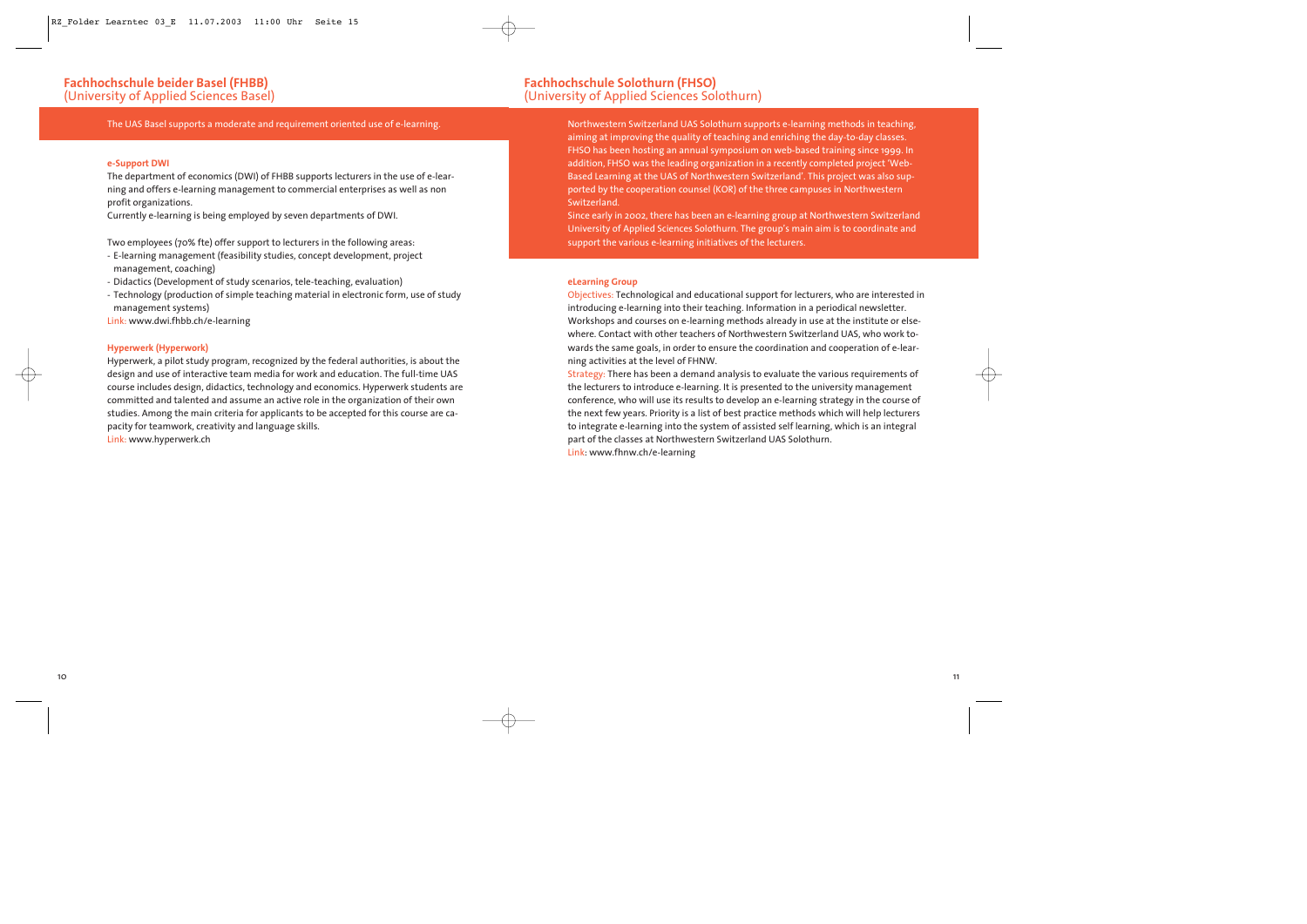## **Fachhochschule Westschweiz (HES-SO) Hochschule Wallis (HEVs)**  (Western Switzerland University of Applied Sciences) (University of Applied Sciences Valais)

**CAL / ELA – E-learning-Analysis Center**

- Our e-learning strategy:<br>- We offer an e-learning platform to lecturers and students of HEV. There, teachers may publish their resource material and also encourage virtual study groups.
- Online development of courses to help students attain the required levels of knowledge and skills.
- Contributions to the research in the field of e-learning:
- Standards for data exchange between platforms
- tructuring of documents (XML)
- Methodology for the development of e-learning courses
- Mobile learning

Information: http://edu.hevs.ch/, http://www.novafor.ch/

**Ilearn-Platform – E-learning platform developed in cooperation with Icare.** Functions:

- Structuring of courses
- Publishing of course documentation
- E-Mail
- Forum
- Marking of exercises
- Project monitoring
- Quizzes, solution of problems

Link: http://i-learn.hevs.ch , Anne-Dominique Salamin: adominique.salamin@hevs.ch Icare: www.icare.ch

#### **E-Education: E-learning as a Complement to Traditional Teaching**

The general subjects of the various study profiles at HEVs (accountancy, languages etc.) are complemented by online-courses, helping students to attain the required le vels of knowledge. They are used to complement lectures or to prepare the students for the work in future terms. This kind of course makes use of the advantages of e learning (interaction, multimedia resources), and limits its disadvantages (no on cam pus classes, isolation).

Continuing education: Some postgraduate courses and continuing education courses for the general public use e-learning to reduce the hours of attendance, facilitating the combination of work and continuing education for the participants. Under development

Contact: Anne-Dominique Salamin, adominique.salamin@hevs.ch

### **Mobile Learning-Laboratory**

- Research in the field of mobile learning
- Lecturers do analyses and research, relying on projects realized by final year students of UAS computing science.
- Under development

## **Fachhochschule Zentralschweiz (FHZ)** (Central Switzerland University of Applied Sciences)

FHZ is a partner of Virtual Campus Lucerne (VCL), which is a part of Campus Lucerne containing a network of university institutions and their partners working in the field of e-learning.

Virtual Campus Lucerne has the following objectives:

**Innovation:** VCL supports and initiates ideas and possibilities of e-learning especially in the field of tertiary education.

**Coordination:** VCL coordinates existing activities.

**Competence:** VCL supports the participating partners' development of competence. Virtual Campus Lucerne distinguishes between two kinds of lectures: "Single Mode" (all the classes are online) and "Dual Mode" (some on campus classes, some online classes).

The following campuses of FHZ participate in VCL:

- Hochschule für Wirtschaft Luzern (HSW) (School of Business Lucerne) (currently 5 "Dual Mode" courses)
- Musikhochschule (MHS) Luzern (Music University Lucerne)
- Hochschule für Gestaltung und Kunst (HGKL) Luzern (Lucerne School of Arts and Design)
- Hochschule für Technik und Architektur (HTA) Luzern (School of Engineering and Architecture) (currently one "Single Mode" course)

- Hochschule für Soziale Arbeit (HSA) Luzern (School of Social Work Lucerne) Contact in the group of VCL for projects at UAS: Brigitta Pfäffli, mail: swf@hsw.fhz.ch Link: www.vcampusluzern.ch

### **NDK eLE – Postgraduate course e-learning** (Nachdiplomkurs E-Learning)

The postgraduate course e-learning (NDK eLE) offers participants a survey of the technical possibilities of online learning. It supports the development of competence in online teaching, web didactics and online education management.

The knowledge and skills in the fields of online learning and web didactics will moti-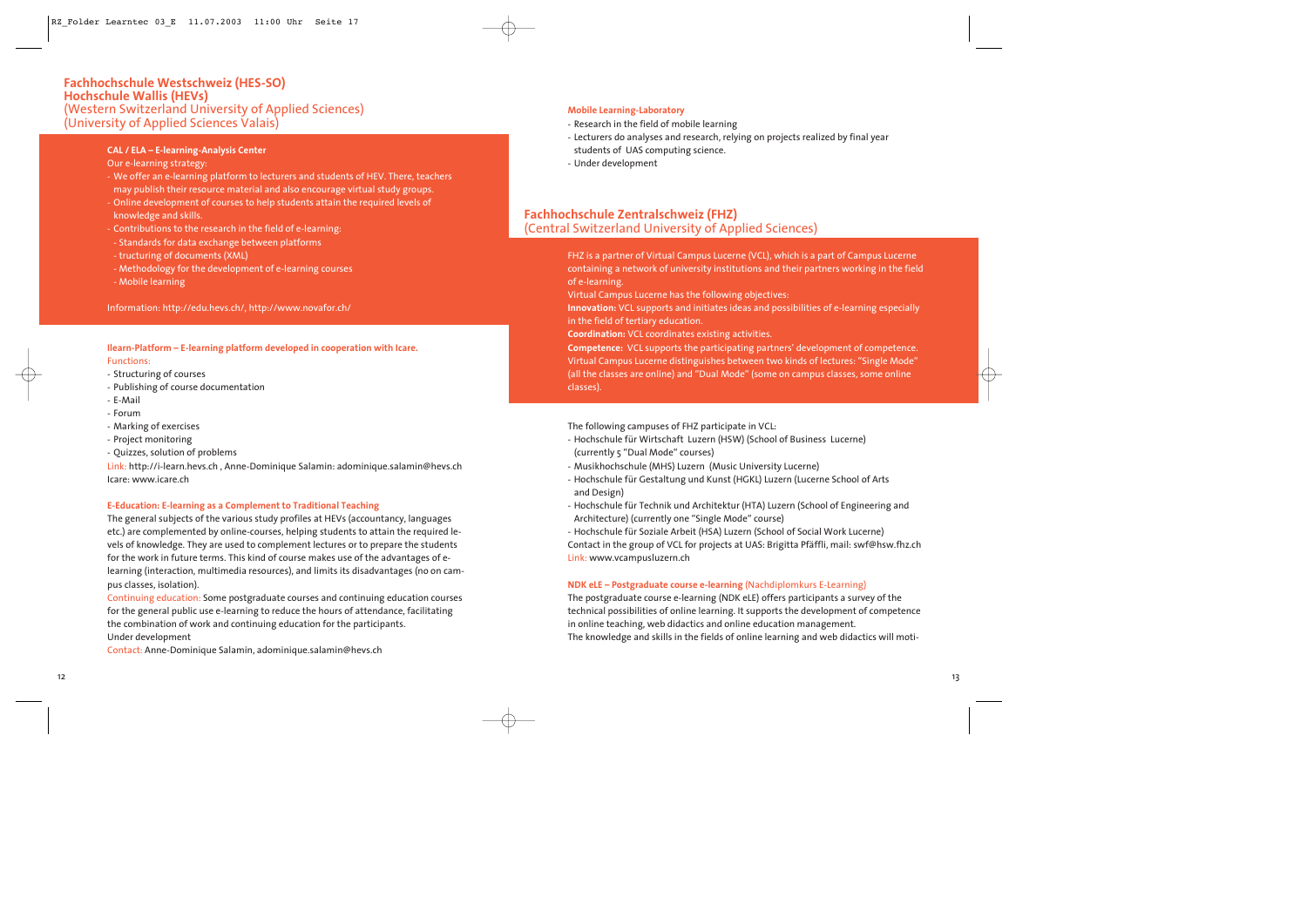vate and encourage lecturers to plan their own educational courses using online learning and to convert and administer them with web didactics.

NDK eLE is for teachers (lecturers and assistants) at UAS and universities, at polytechnics and other schools, as well as at companies who want to use the intranet or internet in their educational courses.

Entry condition is a degree from a university or UAS or comparable qualifications. Link: http://www.swf-csfh.ch

## **Fernfachhochschule Schweiz** (UAS at a distance Switzerland)

The UAS at a distance Switzerland has been offering study programs to employed persons since autumn 1998: 2/3 of the course are off-site and 1/3 is on campus at one of the regional study centers in Zurich, Basel, Berne or Brig. As a campus of a UAS, with federal authorization and cantonal approval, the school has a clear commission. The degrees obtained from the UAS at a distance are equivalent to the ones obtained from full time UAS. The new study form with direct practical experience closes a gap in the Swiss educational system: It leads professional people to higher qualification without withdrawing them from the job market.

#### **brain-tec**

Within the feasibility study Virtual Learning Space (Virtueller Lernraum) seven basic projects have been drafted; they will be implemented until 2004.

#### University study programs

The following services will be provided for the students:

- Online study program advice
- Online support
- Database of study material
- Exam system (assistance)

#### UAS study programs

Applications to the following elements will be available for the students:

- Current online information
- Online study material logistics
- Work and learning platforms
- Online exercises
- Online work teams
- Database of literature

#### Internet based continuing education

Development of two programs in the fields of the education of teachers and eCommerce.

#### LearnTV

Development of an information homepage on educational programs in Europe, with constant updating of the information on educational programs. The following information will be available: Program, station, content, broadcasting information (when, where), possible ways of receiving (cable/satellite), addressees. A second element will be interactive programs on health related themes, which will be broadcasted on cable in the Valais. The interaction will mainly be asynchronous.

#### Library

Every program allows access to important Swiss university libraries and other libraries.

#### Learnshop

The Learnshop is an electronic book and software shop with an implemented e-commerce solution, i.e. the products are marketed electronically and may also be bought and paid electronically, as long as the transmission capacities allow it.

#### Distance Education Centre (DEC)

The DEC is a technical, organizational and didactical unit. This means that, for the development and realization of products and services, the relevant technical, organizational, pedagogical, didactic, psychological, society relevant, economic and legal requirements for the development of corresponding structures and activities are evaluated. Programs and services are evaluated in practice-oriented conditions and constantly improved. The main focus are not primarily technological but curricular and organizational factors. The responsibilities of the DEC may be divided into three main areas:

- Administration and provision of a good technical infrastructure
- Constant development of didactic teaching and learning models for teaching with IC technologies
- Assistance in their implementation.

Based on these projects and on the constantly developing experience with the technical and operational feasibility, the following service portfolio emerges:

- 1. Distribution of a good e-learning platform (sale, rental schemes, ASP)
- 2. Conception and planning of e-learning solutions
- 3. Development of new courses and adaptation of existing ones
- 4. Training of coaches
- 5. Hosting of an education portal (Campus21)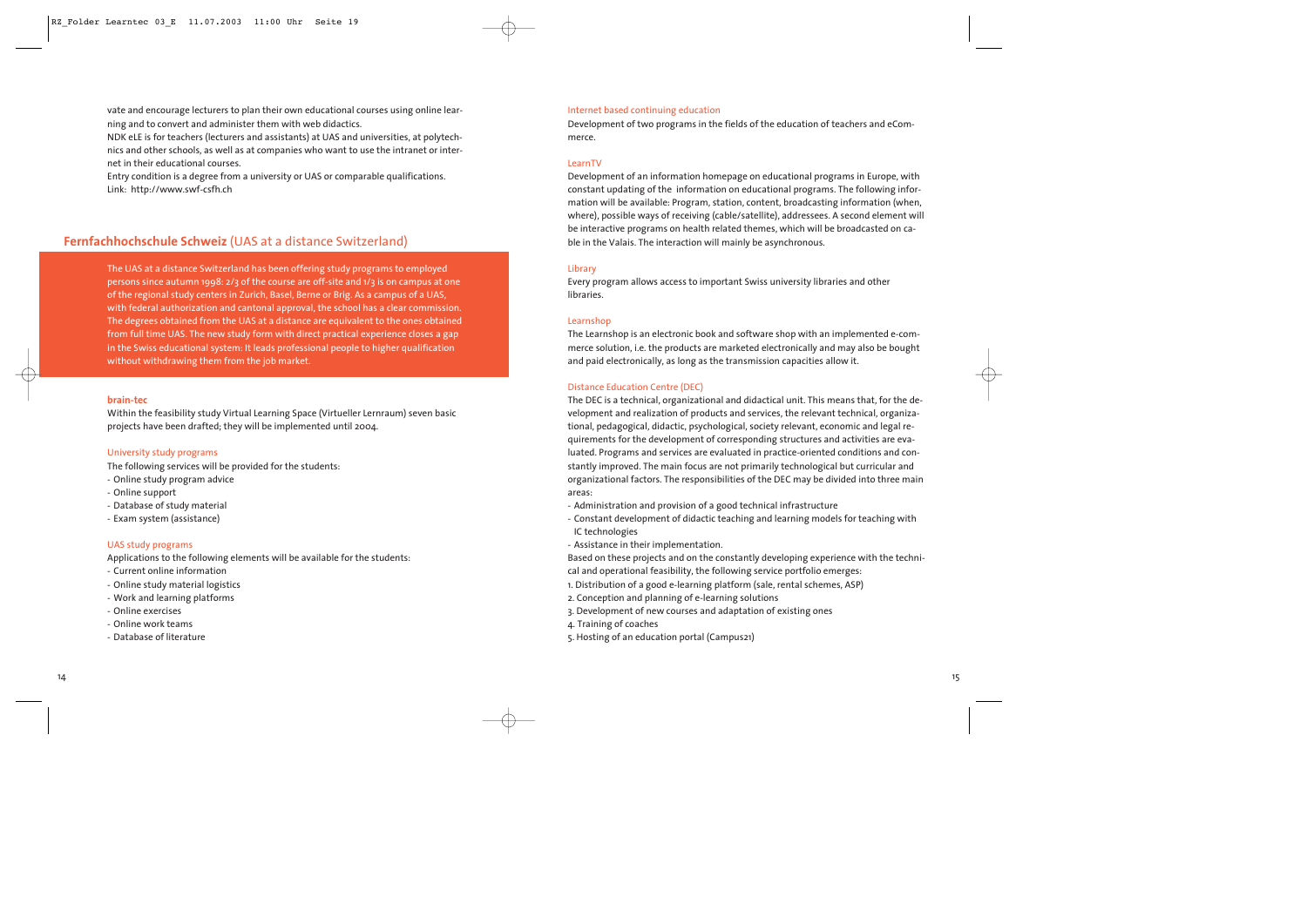The project is in operation since 2001. www.fernfachhochschule.ch www.brain-tec.ch www.campus21.ch www.campus21.ch/demo

## **Universität Basel (UNIBAS)** (University of Basel)

University teaching is currently undergoing modernization. One of the measures taken by the University of Basel is the support and introduction of e-learning adopting the following principles:

- E-learning is an integrative part of the university wide modernization process of teaching.
- E-learning is a part of university didactics and is introduced to this effect.
- The University of Basel requires on campus attendance. E-learning is coordinated with on campus learning.
- Studying without being taught or engaging in discourse is not effective. Online teaching and virtual communication, therefore, play a central part.

#### **LearnTechNet (LTN): Network for e-learning**

LearnTechNet is the service network for e-learning at the University of Basel. It coordinates the technology, media and didactics competence of various institutions and supports the institutes in their development of multimedia and internet supported learning and teaching modules. Projects are accompanied throughout their development, from their conception to their introduction into the curricula. LearnTechNet:

- offers consulting and support for e-learning projects
- provides general and project specific training
- supplies infrastructure and instruction to its use
- implements interdisciplinary development projects
- cooperates with external partners from universities and business communities
- follows the state-of-the-art and looks critically at trends.

LearnTechNet is presented on an internet portal where interested users may acquire all the information, consulting services and training they need in connection with elearning.

LearnTechNet has been developed since 2001 and contains sub-sections of existing institutions, such as the University Data Processing Center, the University Library, the Department of Teaching and the Medical Study Center. It has been complemented by the New Media Center for Media Development and by the Language Center for Students and Employees of the University of Basel. In the years between 2001 and 2004, LearnTechNet is funded with CHF 6.2 millions. Link: http://ltn.unibas.ch

#### **Center for Teaching and Learning (Ressort Lehre)**

The Center for Teaching and Learning supports and coordinates the introduction of elearning elements within the university wide modernization process of the conceptional and didactic issues in teaching. With a focus on didactics and in close cooperation with the Centers for University Didactics, Curricular Development and Evaluation, projects of internet supported study and teaching are supported from their conception to the implementation of internet supported teaching and learning forms into regular courses. Currently, there are two full time jobs in the field of e-learning at the Department of Teaching.

Link: http://www.unibas.ch/lehre

#### **New Media Center (NMC)**

The New Media Center supports projects and institutes in the development and design of new study and teaching media: from the development of electronic media and their implementation into multimedia teaching to supplying the suitable infrastructure. It offers professional solutions in video production and multimedia development. New Media Center has been redeveloped for LearnTechNet and there are 2.5 jobs. The existing video studio was integrated into the project. Link: http://www.nmc.unibas.ch/

#### **University Data Processing Center (Universitätsrechenzentrum, URZ)**

The University Data Processing Center develops the technical infrastructure necessary for the development and use of e-learning. It introduces new IT technology ensuring the technological basis for LearnTechNet and the projects. URZ offers consulting and coordinates internal projects with external technology partners (outsourcing of programming, interface definitions, etc.) Two extra full time jobs have been created at URZ to develop and manage specific e-learning platforms and tools. Link: http://www.unibas.ch/urz/

#### **Language Center (Sprachenzentrum)**

At the language center, students of all faculties and employees of the university may learn or expand language skills in self-learning sessions in a laboratory of 24 computer terminals. Additionally, the infrastructure allows multimedia classes in foreign and subject specific languages, as well as German as a foreign language (multimedia language laboratory of 20 computer terminals). Study and teaching material is available from a media library in the same building. The language center, which is still in its development stages, plans setting up a central tandem exchange. 150% fte (the head of department and a 50% fte (technical)). Link: http://ltn.unibas.ch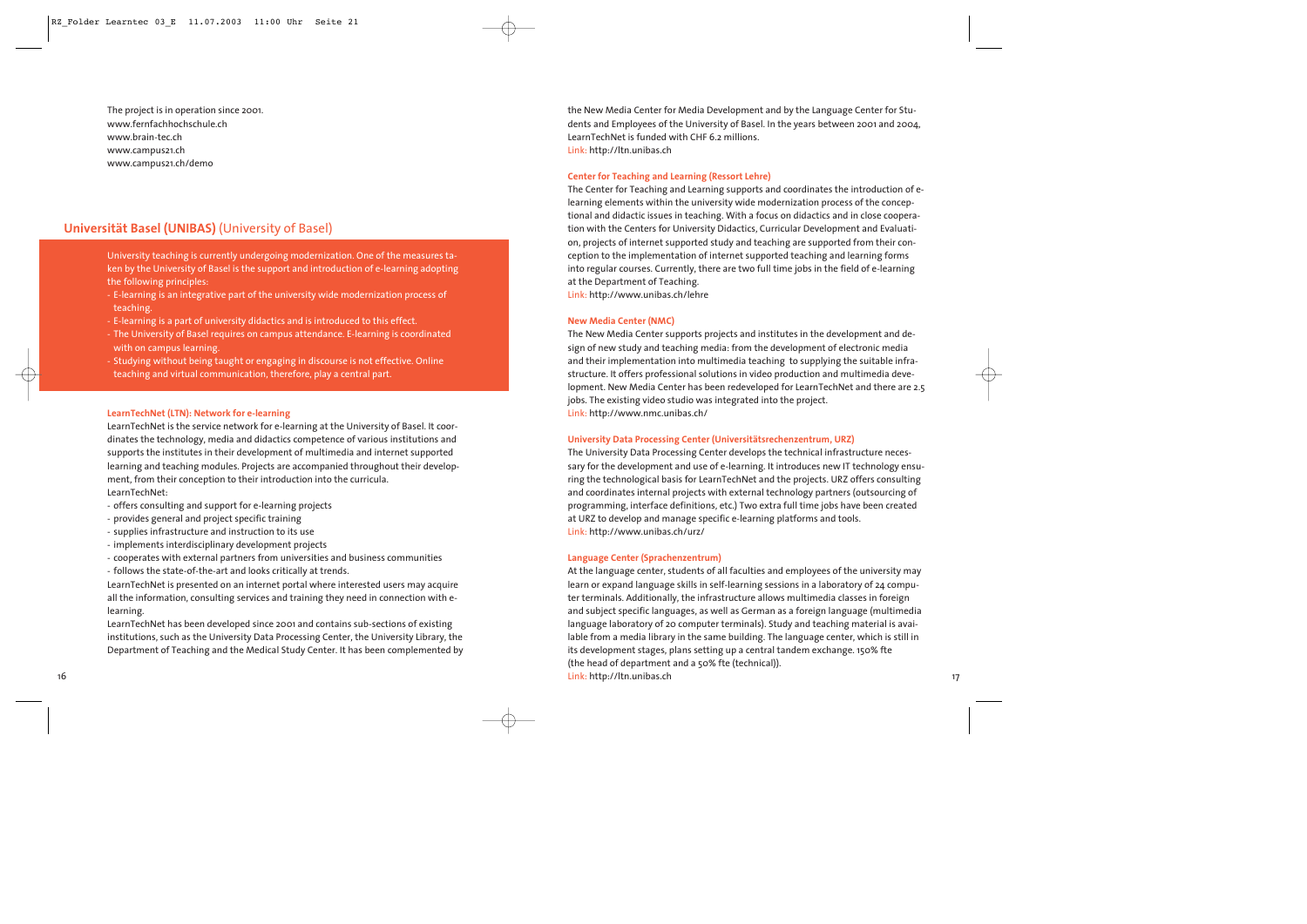#### **BrainBox**

The learning center BrainBox uses the new forms of teaching and learning at medical school. It has been created as a part of the educational reform in Medicine and it offers students space for self learning and tutorials. Among the study aids necessary for self learning, students may use a computer room, audiovisual teaching aids, a library of standard works and CD-ROMs and the BrainBox shop where scripts and other necessaries are offered for sale.

Link: http://www.unibas.ch/brainbox/

#### **Virtual University Library (Virtuelle Universitätsbibliothek, UB)**

The virtual library connects the University Library to LearnTechNet. It offers electronic literature and integrates the material of partner institutions into the virtual library. UB offers an information infrastructure of more than 8000 full text periodicals and 150 databases on the net of the University of Basel. Link: http://www.ub.unibas.ch/vlib/

### **Universität Bern (UNIBE)** (University of Bern)

To date, the use of e-learning and e-teaching has not been centrally planned but has been realized on the initiative of the departments, partly on a faculty level. The way to implement e-learning has been decided by the teaching staff responsible for teaching and research. The integration of e-learning components will be of the greatest importance to the university as well as to the students. **Link:** http://www.virtualcampus.unibe.ch

#### **AUM – Department for teaching media (Abteilung für Unterrichts-Medien), Faculty of Medicine University of Bern**

Basic responsibilities, objectives: AUM has operated a competence center in the field of university didactics and new media for 20 years. It produces study modules in all areas of medical education. The team produces its own videos and CD-ROMs and operates various internet servers, among them STUDMED online. AUM takes part in several SVC projects, operates a study center (500 m2) with a pc pool, and offers a graphics service for scientific drawings, poster printing, etc to the teaching staff, as well as a course program "Web publishing for teachers".

Strategy, priorities: Priorities are those educational projects which comply with the Swiss Catalogue of Learning Goals for Medical Students (Schweizerischer Lernzielkatalog für das Medizinstudium). Projects for the continuing education in medicine have to be self-financed, i.e. they have to raise external funds. The team consists of three medical doctors and 10 employees in the areas of web publishing, graphic arts, data base programming and IT.

Scale: 10 full time jobs

Link: http://www.aum.iawf.unibe.ch

#### **University Didactics (Hochschuldidaktik)**

Basic responsibilities, objectives: Improvement of the quality of teaching. Strategy, priorities: Individual courses and an entire study program 'Higher Education' for teachers employed by the University of Bern. However, the offer is also open to the public. Assistance is given to teams who want to organize, realize and evaluate events and/or study programs. Participants are given individual support in their teaching project and are requested to participate in a "community of practice". They get particular assistance from blended learning education: Introductory courses to web based studies and work platforms, courses in the didactics of blended learning arrangements, project assistance and individual consulting when developing media or administering web communities.

Scale: Main resources: 4 scientific assistants, 80 days of education per annum Link: http://www.kwb.unibe.ch/hochschuldidaktik/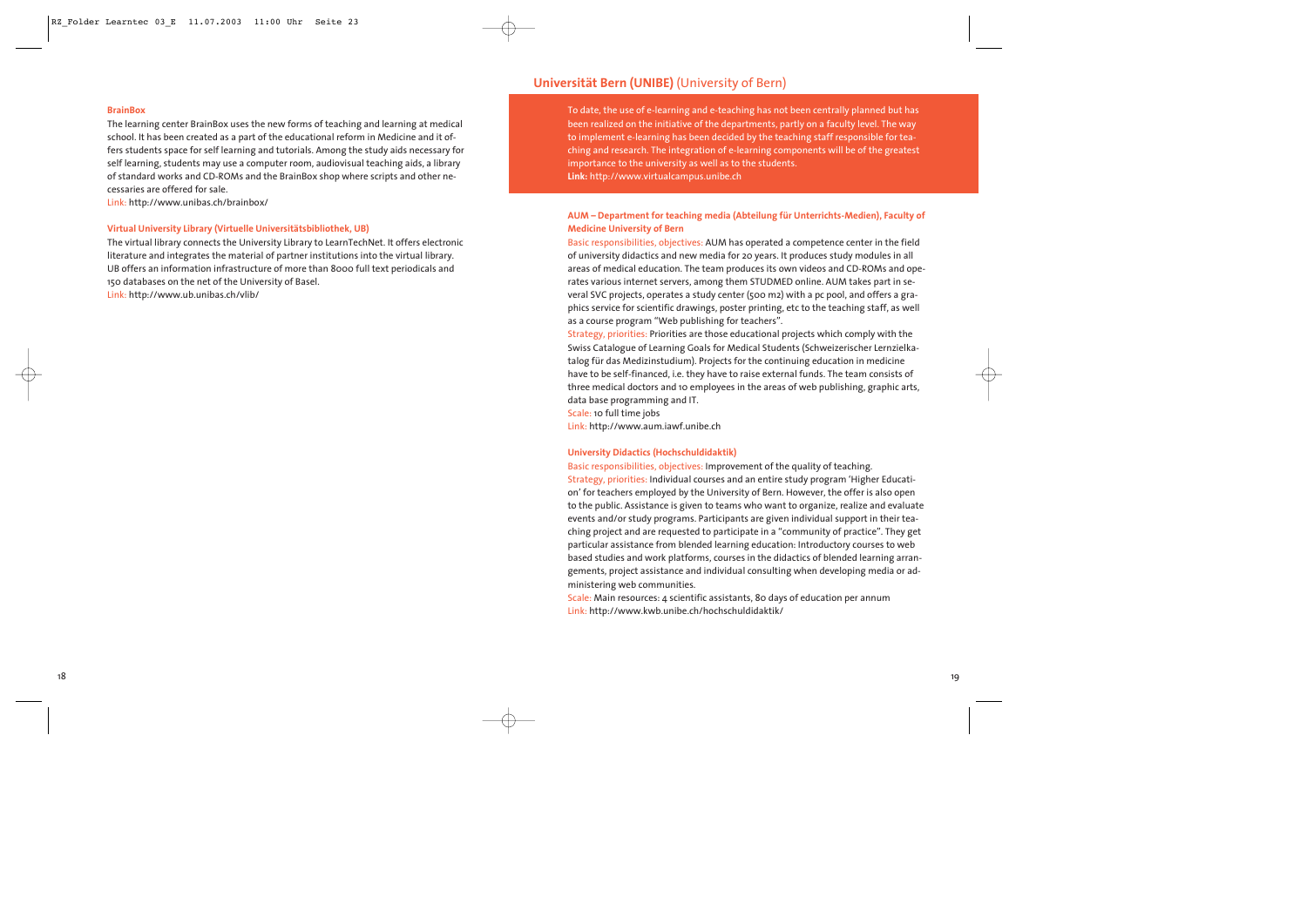### **MMZ – Multimedia Center (Multimediazentrum) of the Faculty of Humanities, University of Bern**

Basic responsibilities, objectives: Development of multimedia teaching materials and assistance to lecturers with platform independent systems. Digitalization of the abundant analogous visual and audio teaching material of the Faculty of Humanities. Strategy: Data collection to final employment, i.e. the collection of raw material, e.g. of lectures, and copying of the finished product in the form of films or multimedia CDs. End products for the students should be film and audio documents as streams in broadcast quality, on multimedia CDs/DVDs, etc. There are four Modules: Modul 1 is a media library pool which may be accessed by all the faculty, containing digital photo and film cameras, digital voice recorders and their corresponding players, etc. Modules 2, 3 and 4 correspond to the so-called Multimedia Centers MMZ covering a large field of uses and offering near unlimited technical possibilities with the following Software: AVID Broadcast Studio, AVID Xpress, DVD Authoring, DVD Studio pro, Ishell, Final Cut pro, etc. An audio studio is also integrated in the system.

Scale: 1 full time job and further resources according to the current project. Link: http://www.mmz.psy.unibe.ch

#### **STUDMED online**

Basic responsibilities, objectives: The Department for Teaching Media of the Faculty of Medicine of Bern has been operating a curriculum information server since 2000. It contains all relevant information on the first three university years for medical students, such as timetables, scripts in the format PDF, practical training instructions, database supported discussions and question forums and an intensively used news service. There are also 17 of our especially developed e-learning modules: http://elearning.studmed.unibe.ch/

Strategy and priorities: Open software solution based on HTML, Javascript, mySQL and PHP. There is widespread acceptance among the 100 lecturers and about 600 students in the relevant study sections, not least due to the employment of a web-publisher, who can offer assistance and quality control.

Scale: 0,4 job, 26 000 pages (among them 22 000 pages of e-learning) Link: http://studmed.unibe.ch

#### **unitectra**

Basic responsibilities, objective: Unitectra is the organization for technology transfer of the Universities of Bern and Zurich. It offers services to support researchers in their cooperation with the business community and other private or public research institutions. Unitectra assists in the practical conversion of research results into new products and services by defining optimal conversion strategies and realizing them in cooperation with the researchers. The conversion is implemented in cooperation with existing companies or by founding university spin-off companies. Strategy and priorities: Our main services may be divided as follows:

- Definition of optimal conversion strategies
- Negotiating contracts (research cooperation, licensing, MTA, etc.)
- Protection by copyright, patents
- Support in founding spin-off companies
- Training in the field of technology transfer

Unitectra is a non-profit incorporated society and belongs entirely to the Universities of Bern and Zurich.

Scale: Legal safeguarding of the marketing of research projects and drafting of contracts between members of ICT projects and partners of all SVC projects of University of Zurich.

Link: www.unitectra.ch

#### **Virtual Campus Pedagogy** (VC Paed)

Basic responsibilities, objectives: Commissioned by the Conference of Teacher Training Colleges, the Institute of Education carries out pedagogic-didactic studies as 'Virtual Campus Pedagogy'. The project started 2001, and is operational since winter term 02/03. Currently, three VC Pedagogy modules are conducted per term, one in 'General Pedagogy', one in 'Pedagogical Psychology' and one in the 'Didactics of Specific Subjects'. There will be a further module from 03/04 in 'Sociology of education'. The VC-Pedagogy contains six (later eight) modules equivalent to 5 hours of course work. Didactically, they have been shaped by their respective authors and are therefore quite different from each other. Virtual elements may, for example, assist in the build up of basic knowledge and support project work in teams. All the modules are designed as blended learning: They contain differently shaped parts requiring oncampus-attendance (from plenary sessions to project discussions in small groups). VC-Pedagogy has been designed to include the possibility of a later cooperation with partner universities.

Strategy and priorities: The project group VC-Pedagogy assists teams of authors and tutorials didactically and technically in their conception and preparation, first run (including evaluation) and subsequent revision, before the programs are transferred to the relevant departments.

Scale: Project group VC-Pedagogy 160% fte; authors and tutorial teams of 250% fte and 150% fte.

Link: http://www.vcpaed.unibe.ch

#### **Virtual Campus Business Informatics** (VC Wirtschaftsinformatik)

Basic responsibilities, objectives: Support of traditional forms of teaching by supplementing online material (blended learning) and (in suitable subjects areas) the development of autonomous online courses.

Strategy and priorities: We started from didactical concepts and tried to use the most recent technological concepts, as XML, Learning Material Markup Language LMML and Stylesheets to achieve an ideal of cross media publishing. We tried to build an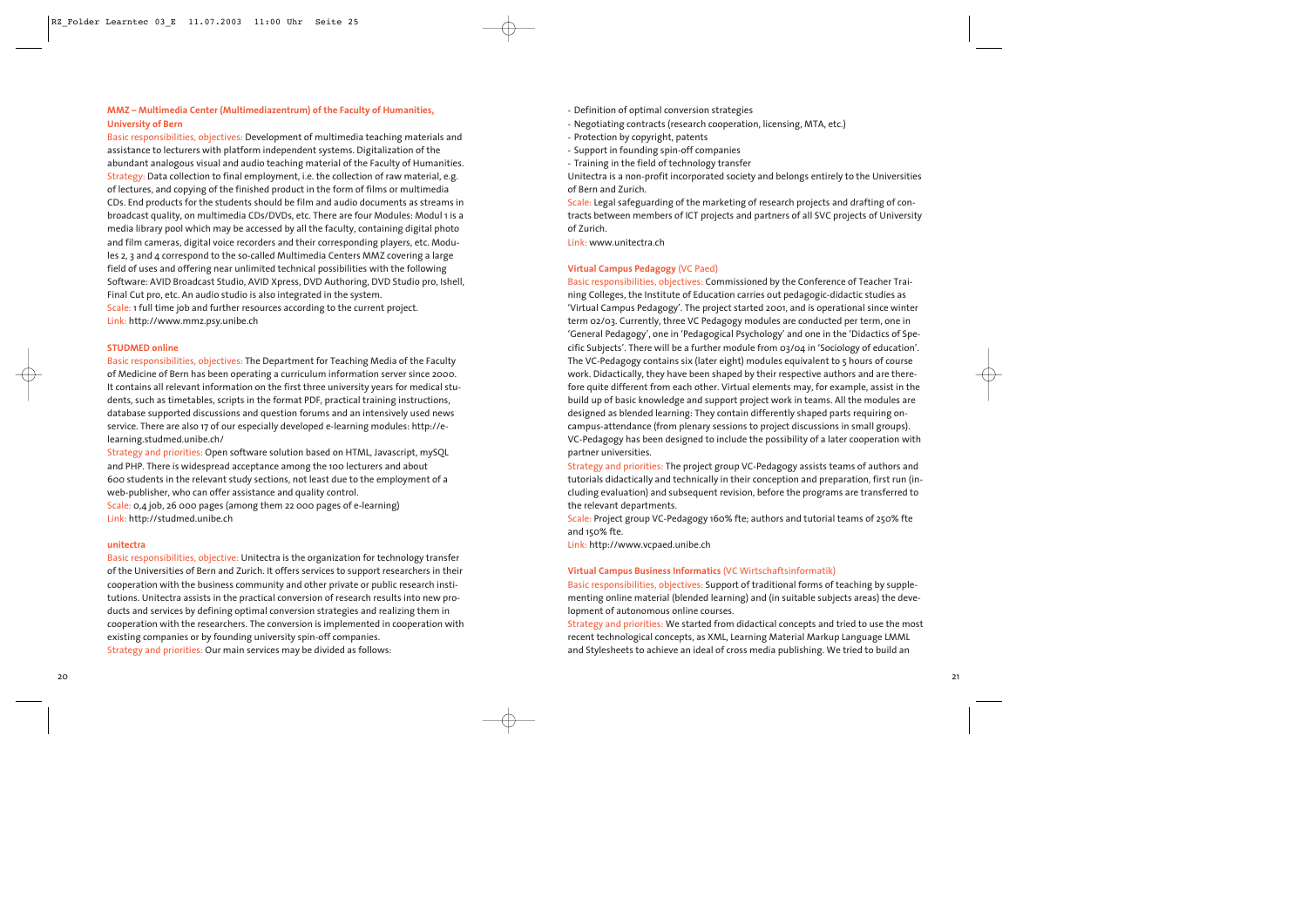interface between authoring systems and content management systems. The teaching of methodically difficult facts is organized by breaking them down into small steps and by including the students in the process of solution. In order to customize subjects a decision theory based approach is used. See: http://www.ie.iwi.unibe.ch/elearning/projects.html.

The institute is part of an association of 17 leading Schools of Business Informatics from Germany, Switzerland and Austria in the project "Virtual Global University". See: http://www.vg-u.de/. This institution offers the FIBAA certified qualification International Master of Business Informatics.

Scale: Within the framework of traditional lectures, we support classes using WebCT, among them introductory classes for more than 500 students.

Link: http://www.ie.iwi.unibe.ch/e-learning/

# **Universität Freiburg – Université de Fribourg (UNIFR)** (University of Fribourg)

The University of Fribourg was from the beginning committed to encourage and to give support to the new learning technologies. They have proved this by founding the NTE center, whose aim it is to assist lecturers with the issues of new learning technologies, thus supporting the most modern didactic methods. The achievement is enhanced through a special professorship of university didactics, whose responsibilities include the management of the NTE center as well as ensuring that the lecturers are taught to use the new learning technologies with competence. Finally, we should mention Edutech which functions within the NTE center and is available to all Swiss Universities.

#### **Center NTE – New Technologies and Education**

Basic responsibilities, objectives: The NTE center was founded in 1996 on the initiative of the rectorate, its main responsibility being the coordination and support of new technologies for lecturers of all faculties of the University of Fribourg. It is thus under direct control of the rectorate. Until 2001 lecturers at the university could apply for assistance in two ways: First, NTE center would help them with the everyday use of learning technologies, e.g. for developing ad hoc solutions, choosing learning platforms or integrating learning technologies into existing study processes. Second, every year, several interesting project applications were chosen to receive special support. They would either be allocated funds to employ personnel or they could use the personnel employed by NTE center to help them with the technical and didactic realization of their projects. Since 2001, e-learning resources have mainly been allocated to the projects of Swiss Virtual Campus, either managed by Fribourg or in which Fribourg is a partner. The NTE center gives local support by assisting lecturers in project development and by offering continuing education schemes. Center NTE has also given a home to the national team Edutech, since its foundation in 1997.

Strategy and priorities: Personal assistance as well as continuing education schemes and courses.

Scale: 230% fte. Link: http://nte.unifr.ch

#### **Edutech (SVC Mandate)**

Basic responsibilities, objectives: Swiss Virtual Campus has given the Edutech team the task of assisting the 50 current projects with technical solutions. The services offered are, for example, advice on the choice of server and desktop software, evaluation and design of technical concepts for e-learning projects, coordination of development, exchange of competence between projects, solutions, specific training and subject specific information. Edutech also administers the official web server of SVC, virtualcampus.ch.

Strategy and priorities: Edutech usually assists the projects locally – most intensively at the start when important strategic decisions have to be made. Further important tasks are the observation of innovative technical developments and the evaluation of learning platforms and selected desktop software. Experiences are shared in personal contact with the developers as well as on the constantly updated website. Scale: 250% fte to end of 2003 shared by four employees Link: www.edutech.ch

## **Université de Genève (UNIGE)** (University of Geneva)

Over the last ten years, numerous e-related projects have developed at the University of Geneva. At a first glance, they are fragmented and patchy, diverse albeit creative, messy but somewhat successful and lacking a general vision. However this situation has emphasised the need to actively work on a concept for innovative teaching and learning and to implement it in order to bring together loose initiatives. Currently the University is working on this vision and recognises the need for an integrated model. Therefore e-learning management has become a main issue and various models combining central and devolved services are being discussed.

#### **TECFA UNIT: Instruction and courses**  Goals/tasks:

- To prepare tomorrow's citizens for the emerging information society, fostering the development of a rich culture of information and communication technologies (ICT)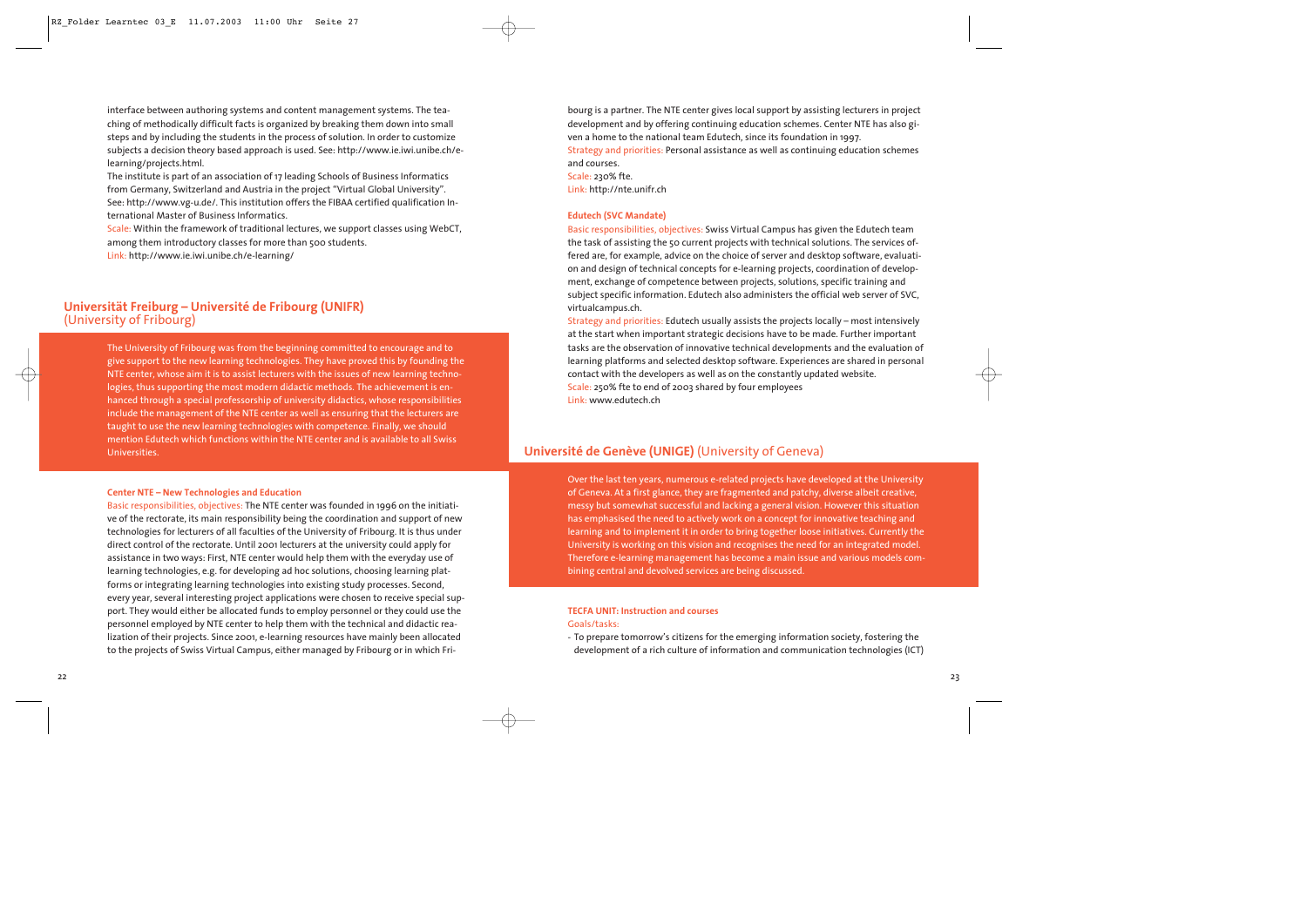integration in education.

- To provide rich courses and learning environment for the actors of the development/ implementation of educational ICT (pre/in-service teachers, course and web designers, developers, …).
- To reach all levels (undergraduate, graduate and postgraduate programs in education and psychology; continuous education like "Webmaster for community portals") and to supervise Ph.D. thesis.

#### Priorities/strategies :

- To teach about and with ICT providing meaningful learning in realistic context and with beacon technologies.
- To foster project based and collaborative learning as core learning activities making the learner active in the construction of his knowledge and competencies.
- We use blended learning systems combining presence and distance education through web activities, making innovation in both pedagogy and technology interwoven concerns.

#### Volume/extent:

- Undergraduate: 6 courses, (310 students/year).
- Graduate: DESS, a 2 years program with 10 courses, 2 seminars, 1 practicum and 1 thesis (18 students/year).
- Postgraduate: participation in doctoral schools.
- Continuous education: 3 courses a year (60 students).

Link: http://tecfa.unige.ch/tecfa/teaching/teaching-overview.html

#### **TECFA UNIT: Research**

#### Goals/tasks:

- To foster the design, development, implementation and evaluation of rich blended learning environments/activities integrating ICT.
- To contribute to the field of educational technology (ET) by sound research realized in experimental as well as natural settings and using appropriate methodologies.

#### Priorities/strategies (ET and distance learning R&D):

- Since 1989, we have participated to Swiss (PNR 33, Demain la Suisse, FU NT) and European projects (Delta I-II, Tribune, Tempus, Sigma, Comp'Act, Humanities I- II, Socrates, EU Net, LearnNet, Recre@sup).
- TECFA is deeply involved in the SVC, as an expert group (see mandate IntersTICES) and partner in Swissling and Computers for Health.
- New research projects:
- SEED (Seeding cultural change in the school system through the generation of communities engaged in integrated educational and technological innovation), a 5th Framework European IST / School of Tomorrow project funded by the Swiss Federal Office for Education and Science.
- Equel, a Virtual European Centre for research into innovation and the practice of elearning at the level of higher and post-compulsory education.

- ICT for all, a UNESCO Chair Network on "ICT pedagogical integration for all". Volume/extent: 25 persons (academics, researchers, assistants), 2/3 hired for external R&D contracts.

Link: http://tecfa.unige.ch/

#### **IntersTICES (SVC Mandate)**

### Goals/tasks:

1. To provide pedagogical support to the SVC projects;

2. To describe the projects' pedagogical practices, insisting upon the exploitation of the innovative potential of ICT;

3. To propose an evaluation framework to assess the innovative nature of e-learning pedagogy, in collaboration with the national and international community. Priorities/strategies (ET and distance learning R&D):

Our method combines research, action in the field and instruction, and is defined adapted carried out in collaboration with the actors of the projects. We proposed the following 5-steps strategy:

- 1- First contact and negotiation of the strategies;
- 2- Current situation and needs analysis, interviews/analyses;
- 3- Specific support to the projects;
- 4- Animation of a virtual community using a collaborative web environment;

5- Face to face activities: workshop, etc. (ex. Pedagogy, innovation and e-learning; evaluation of students' learning in a socioconstructivist setting, collaborative and reflexive tools in e-learning).

Results suggest that the pedagogical support and evaluation of e-learning projects need to be addressed from a systemic perspective. We are trying to consider the following dimensions: societal context, institutional context, actors (representations, attitudes, abilities, resources, experience/practice), learning environment (technology, pedagogy and development process).

Volume/extent: 16 projects, 3 persons (150%).

Link: http://tecfa.unige.ch/proj/cvs/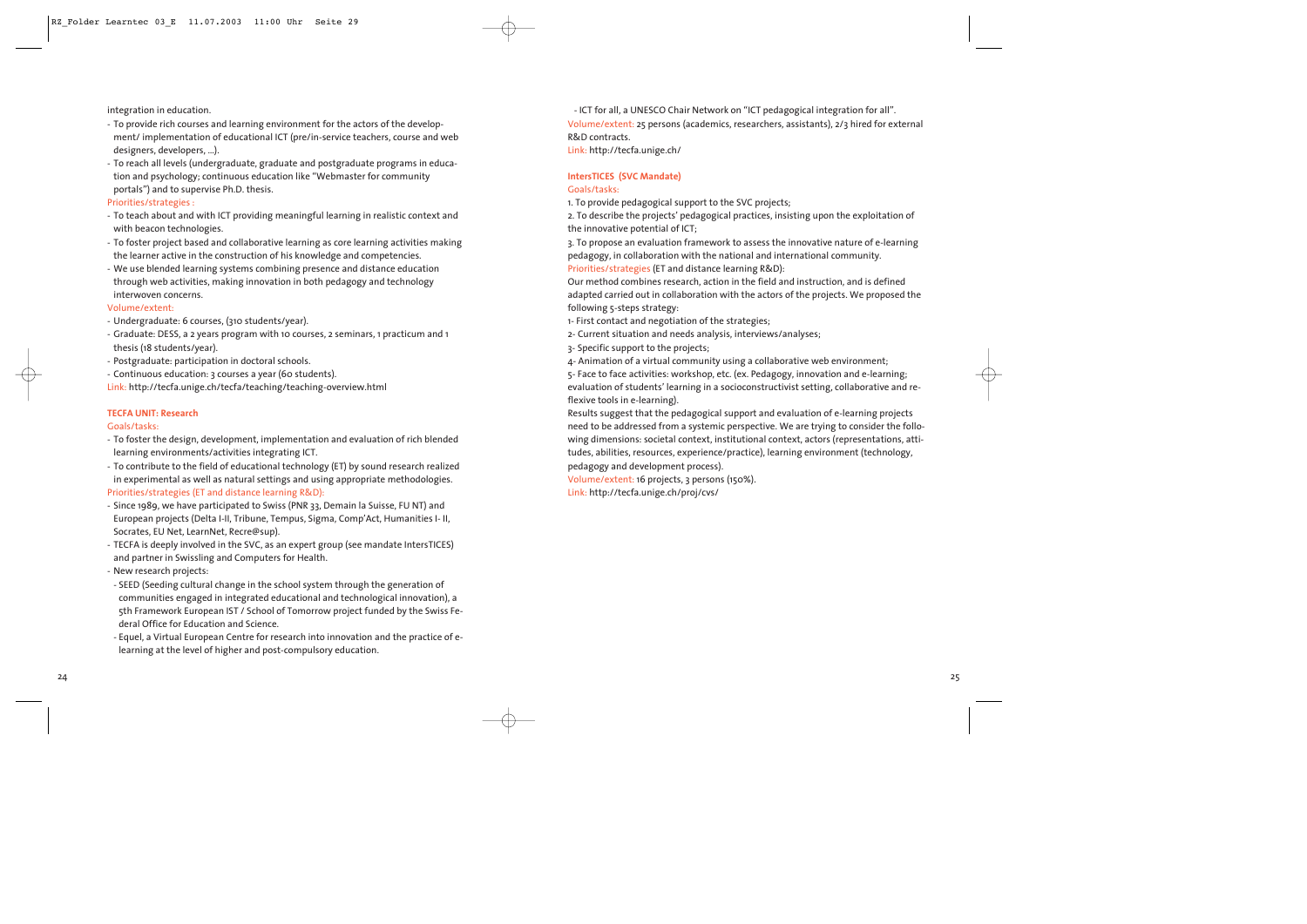## **Université de Lausanne (UNIL)** (University of Lausanne) **Universität St. Gallen (HSG)** (University of St. Gallen)

**CENTEF (Centre Technologies pour l'enseignement et la Formation)**  (Center for Technologies of Education)

CENTEF is a university wide institution at the University of Lausanne. CENTEF develops its own web based teaching modules and takes part in several projects of Swiss Virtual Campus.

Link: www.unil.ch/centef

## **Universität Luzern (UNILU)** (University of Lucerne)

**IKK – Institute for Communication and Culture** (Institut für Kommunikation und Kultur) The Institute for Communication and Culture is an institution for research and teaching at the University of Lucerne, whose main focus is practice and public relation. The institute researches and teaches the application of communicative competence in current problem areas of society.

This objective is achieved by executing the following tasks:

- Research and teaching in the science of applied communication
- Development and realization of projects supporting the use of new media in education and continuing education, the function of an e-learning service provider for the Virtual Campus Lucerne (competence center new media)
- Planning, coordination and realization of education and continuing education offers in fields of communication and culture (seminars, workshops, symposia, conferences). Link: www.unikk.ch

#### **NDK eLE – Postgraduate course e-learning** (Nachdiplomkurs E-Learning)

The postgraduate course e-learning (NDK eLe) gives participants a survey on the technical possibilities of online learning. It supports the development of competence in online teaching, web didactics and online education management.

The knowledge and skills in the fields of online learning and web didactics will motivate and encourage teachers to plan their own educational courses using online learning and to convert and administer them with web didactics.

NDK eLE is for teachers (lecturers and assistants) at UAS and universities, at polytechnics and other schools, as well as at companies who want to use the intranet or internet in their educational courses.

Entry condition is a degree from a university or UAS or comparable qualifications. Link: http://www.swf-csfh.ch

Cooperative self learning with new media is a central part of the policy of the University of St. Gallen. E-learning supported self learning covers 25% of the redesigned study program. The emphasis on this teaching method is part of our aspiration to focus attention on and to support those study goals not sufficiently supported by traditional university teaching. The innovation has been designed with the term 'lifelong learning' very consciously in mind. Besides acquiring knowledge of subject relevant theories, students should learn how to organize and design their learning processes competently.

#### **IWP – Institute of Business Education and Educational Management** (Institut für Wirtschaftspädagogik)

Basic responsibilities, objectives: Since the winter semester of 2001/2002, the study program at the University of St. Gallen has been part of a didactic reform. Within the framework of this reform 25% of the study program is assisted self learning. A central component of this innovation is its support by the potentials of e-learning. Since 2000, under the management of one of its directors, Prof. Dr. Dieter Euler, IWP has been responsible for the development and implementation of the e-learning assisted self learning program within the framework of a reform of teaching at University of St. Gallen.

Strategy and priorities: A standardized learning platform (IBM Learning Space) and support structures (e.g. continuing education courses) will be made available to all lecturers. Additionally, there is particular support for lighthouse projects of far-reaching effect for the university.

Scale: 25 % of the study program have been implemented in the form of e-learning assisted self learning within the framework of the new study reform and successively developed for ensuing semesters.

Link: www.unisg.ch, www.iwp.unisg.ch

#### **Learning Center and CC E-Learning**

Basic responsibilities, objectives: The research department Learning Center at the Institute of Information Management, founded in 1997, is concerned with the field of elearning, focusing on the potentials of modern information and communication technology in in-company education and training. At the Competence Center E-Learning, we carry out research and consulting projects with companies and public institutions. Strategy and priorities: The activities of the Learning Center may be divided into four parts. Of particular importance are research and consulting in cooperation with companies and public institutions, publications in the periodical, "Arbeitsberichte des Learning Center der Universität St. Gallen", or articles in other periodicals and books, e.g. the book "E-Learning im Unternehmen" by Prof. Dr. Andrea Back, Oliver Bendel and Daniel Stoller-Schai, published in 2001, that has attracted considerable attention with its definition of 'e-learning' and the e-learning reference model of St. Gallen. Ho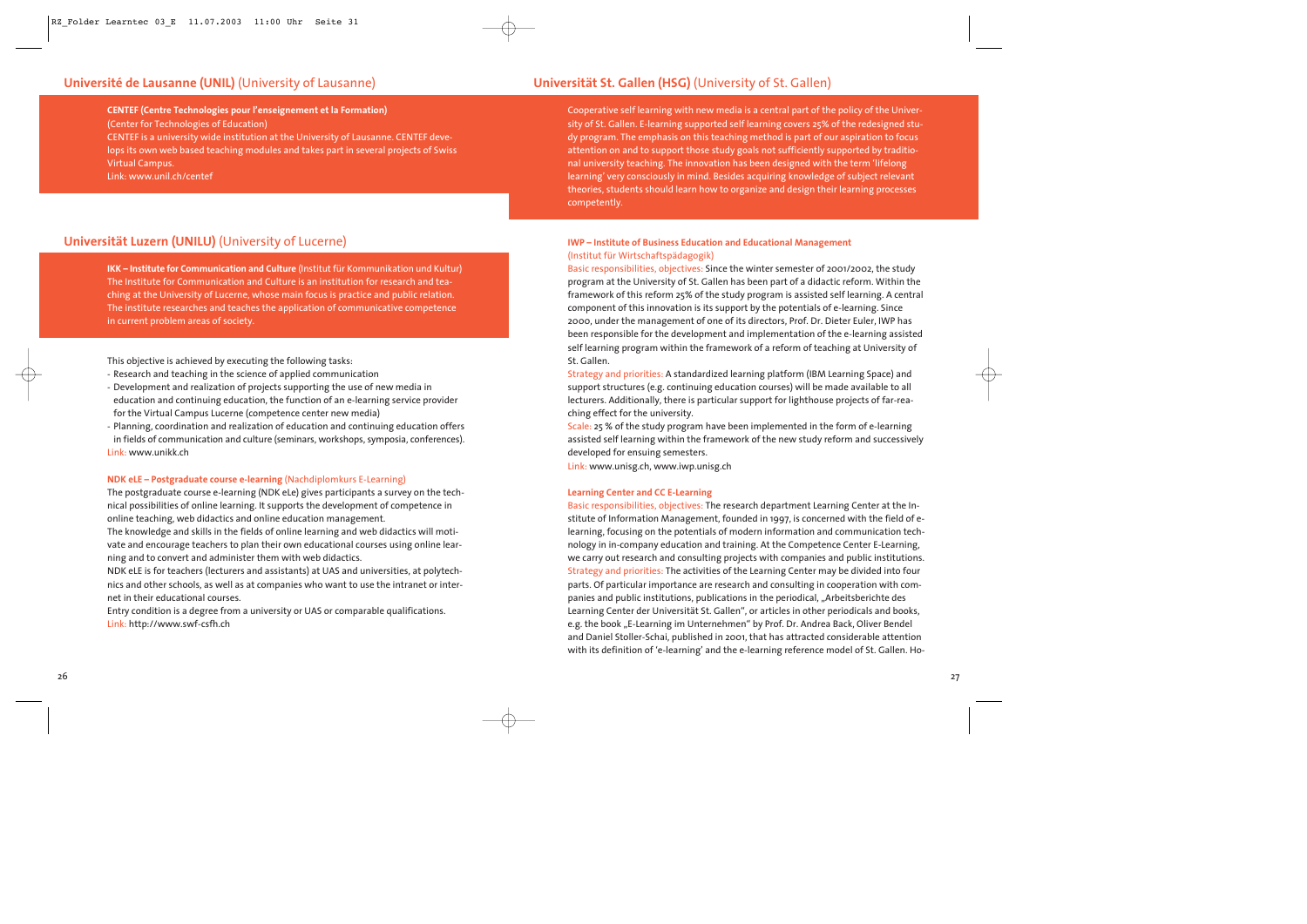wever, the Learning Center is also active in offering seminars on e-learning topics, which take place in Zurich or St. Gallen at least once a year. Finally, the research department provides current information on their website or to the 2000 subscribers of the *Newsletter E-Learning,* free of charge.

#### Scale: four employees.

Link: http://www.learningcenter.unisg.ch

## **NetAcademy at the Institute for Media and Communication Management**

(NetAcademy am Institut fuer Medien- und Kommunikationsmanagement) Basic responsibilities, objectives: The institute for Media and Communication Management, headed by Prof. Dr. Beat Schmid, developed and implemented the concept of NetAcademy in 1997. NetAcademy's special feature is to interface research and teaching in internet based communities. Communities may be formed by students, lecturers, tutors, researchers, field workers and other experts who all share an interest in certain specific topics in certain fields of knowledge. NetAcademy is a project at the interface of e-learning and knowledge management (dealing with new fields of knowledge, exchange of knowledge).

Strategy and priorities: Editorial office for the research community and extension of the learning community by conceptional modules.

Scale: five employees (editors, editorial office) in assistance and support for researchers and students in the fields of e-business, communication, media management and knowledge management.

Link: http://www.netacademy.org

Università della Svizzera italiana (USI) (University of Italian Switzerland)

## **Università della Svizzera italiana (USI)** (University of Italian Switzerland)

The availability of communication technologies (e-mail for students, classrooms with beamer and Internet access, computer rooms available 24h a day) is an excellent presupposition for the introduction of e-learning. Applications include the offer of remote learning and teaching opportunities for postgraduate courses, the development of on-line courses in the Swiss Virtual Campus and use of ICT to renew the didactics of existing courses. These initiatives are supported by a broad competence basis on Internet communication, on pedagogical issues and on organisation of e-learning, as well as by the cooperation with the University of Applied Sciences of Italian Switzerland (SUPSI), with the Swiss Center of Scientific Computing in Manno and the Swiss Institute for Pedagogy in Vocational Training.

#### **ICeF – Institute of Communication and Education**

Objectives: The Institute of Communication and Education (ICeF) is the fifth institute of the Faculty of Communication Sciences; its main focus is communication in educational and training contexts. Besides e-learning, also managerial and multicultural issues are at the very center of ICeF interests and research activities.

Activities: ICeF offer courses on new media in education at undergraduate, master and doctoral levels, as well as in its executive master for school managers. An important research area is that of evaluation of innovative experiences in vocational training. ICeF is also coordinating the doctoral school on new media in education, a joint project with other Swiss universities funded by the Swiss National Science Foundation. The institute offers also support for pedagogical design and evaluation to SVC projects (Swissling; MACS; i-Structures).

Resources: 2 full professors, 10 lecturers and 10 researchers and PhD students. Link: http://www.lu.unisi.ch/icef/

#### **New Media in Education Laboratory (NewMinE Lab)**

Objectives: The laboratory, which is a part of the Institute of Communication and Education, helps to implement and evaluate experiences in the e-learning area, in partnership with private companies and public institutions. It tests also educational software and resources. A special attention is devoted to the integration of audio-video sources – mainly from TV programs – in e-learning activities. Activities:

- research and evaluation on the impact of new technologies in educational and training environments;
- support and counsel for the implementation and evaluation of e-learning courses in higher education and in professional and corporate training;
- monitoring of new developments in e-learning technologies and documentation;
- realisation of e-learning course modules for public institutions and private companies;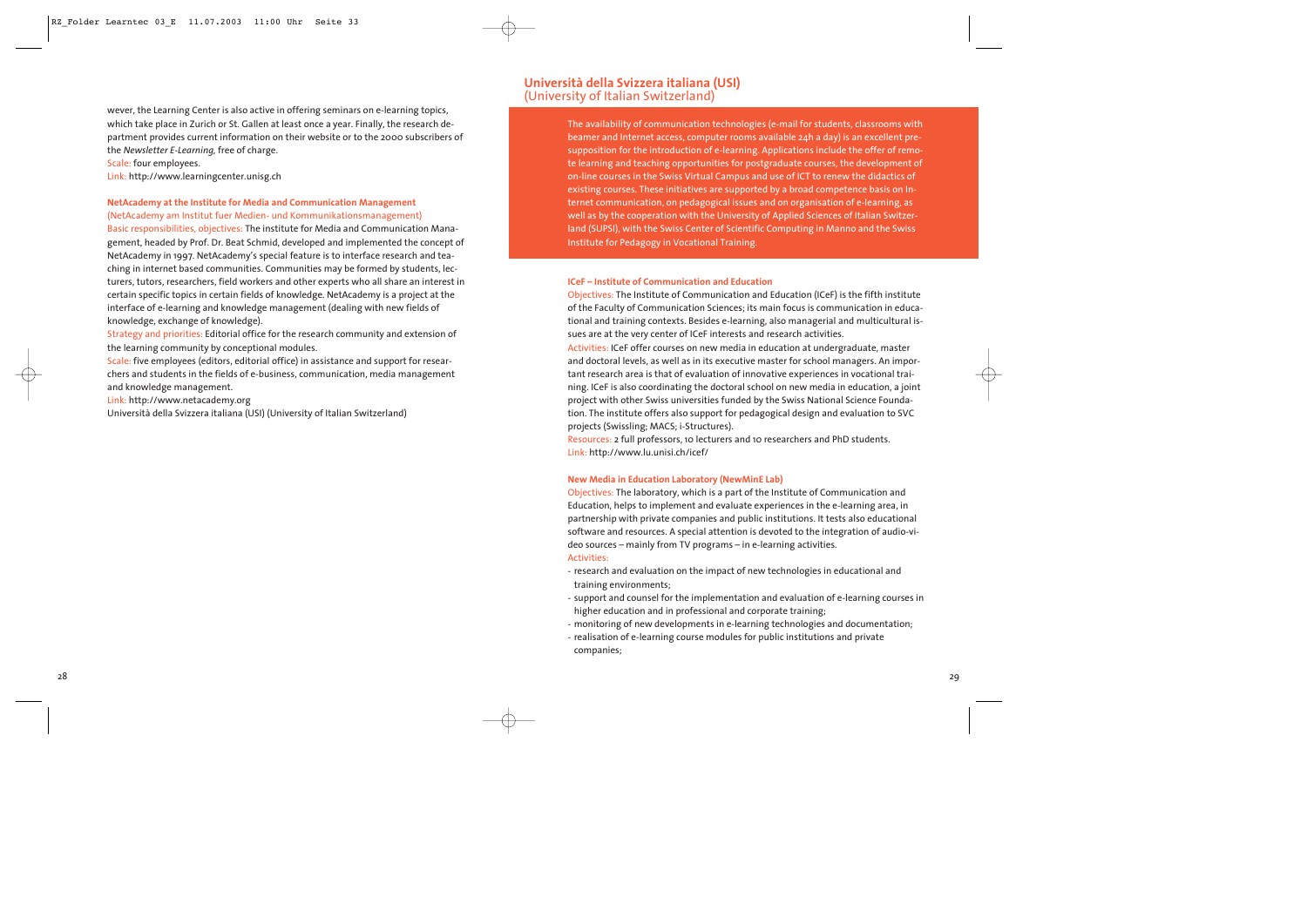- development projects in the framework of European programs (framework programs; InterReg program).

Resources: 4 researchers (part-time) financed by the USI and on private or public projects; infrastructure including workstations and software for media-design, communication and videoconferencing financed directly by the University. New videoconferencing rooms and high speed connections with Italy will be realised next year. Link: http://www.newmine.org

#### **EDUM – Educational Management in the Swiss Virtual Campus (SVC Mandate)**

Objectives: The objective of the project is to explore the conditions for the successful realisation of e-learning activities, focusing in particular on the test and use phase of the courses produced in the framework of the Swiss Virtual Campus program. EDUM will also focus on the institutional structures needed for the successful diffusion of e-learning in Switzerland, especially at the university level.

#### Activities:

- analysis of existing e-learning courses and of their implementation strategies; case studies of Swiss Virtual Campus projects;
- benchmarking of e-learning strategies of universities in Switzerland and in the neighbouring regions in Europe;
- comparative analysis of e-learning policies in Switzerland and in Europe;
- preparation of a handbook for project managers on organisational and institutional issues of e-learning;
- organisation of discussion and dissemination workshops.

Resources: The project is financed by the Swiss Virtual Campus program and by the Università della Svizzera italiana for the years 2002 and 2003; three researchers are actually working on it.

Link: www.edum.ch

## **Universität Zürich** (University of Zurich)

The University of Zurich believes that information and communication technology has the potential to improve the quality of university teaching and student learning. However, this potential can only be developed if technology serves people–not the other way around. By using information and communication technology (ICT), the University of Zurich combines the advantages of traditional university studies and online learning.

#### **Online-University of Zurich**

Basic responsibilities, objectives: The Online-University of Zurich is the portal to online courses at the University of Zurich. Course entries are updated each semester. The majority of courses are complementary to live courses; however, a small number of offerings are stand-alone online courses. Included are also ICT courses in development.

Strategy and priorities: The Online-University of Zurich offers web-based courses (WBT), computer-based courses using a CD-ROM (CBT), as well as virtual seminars using online discussion forums.

Scale: 52 ICT projects (University of Zurich), 22 Swiss Virtual Campus projects (eight of them headed by Zurich), 76 ICT supported courses and lectures – status WS 02/03 Link: www.onlineuni.unizh.ch

#### **didactica**

Basic responsibilities, objectives: Training courses for lecturers of both the University of Zurich and ETH Zurich, jointly offered by both institutions. There are courses covering communication and interaction in the classroom, and courses presenting the use of new educational technology.

Strategy and priorities: The courses are non-obligatory, and the curriculum is continually adapted to meet the needs of the faculty. Attendance is free for the teaching staff of ETH and UNIZH, external participants are accepted at a charge if places are available.

Scale: Program of 25 mostly two-day courses, published twice a year. Link: www.didactica.unizh.ch or www.didactica.ethz.ch

**VAM – Virtual Medical Learning Platform** (Virtuelle Ausbildungsplattform Medizin) Basic responsibilities, objectives: VAM is the e-learning portal for the Medical Faculty at the University of Zurich. Its aim is to integrate medical projects in a common web portal. VAM emphasizes consistent navigation and effective instructional design. All the online courses available through VAM can be accessed via a single login. VAM members can also participate in a moderated discussion forum.

Strategy and priorities: The online courses in VAM complement traditional courses and are thus integrated into the curriculum. VAM is a pilot project funded by the ICT Center for Information and Communication Technology at the University of Zurich. VAM uses the IBT server from time4you. To ensure sustainability of VAM, guidelines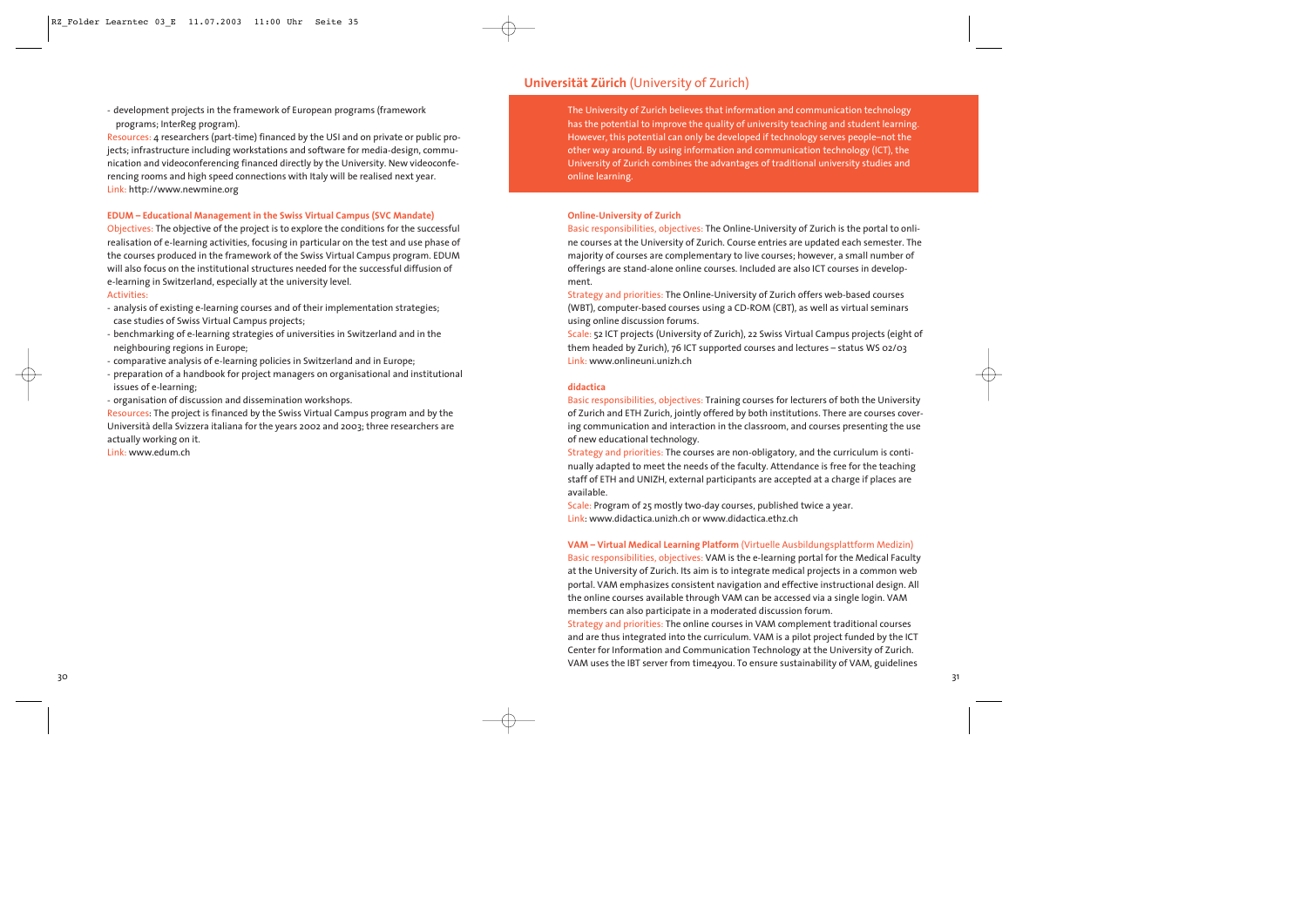#### for ICT use are being developed for faculty.

Scale: VAM has been online and continuously growing since Winter Semester 2001 and has been accessed by more than 2,500 medical students at the University of Zurich. Currently 30 percent of all medical courses use educational technology. Link: www.vam.unizh.ch; Contact: info@vam.unizh.ch

#### **ICT Center for Information and Communication Technology**

Basic responsibilities, objectives: The ICT Center is part of the Vice President's Office for Teaching at the University of Zurich. It supports and coordinates the use of new media (e-learning) at the University of Zurich.

Strategy and priorities: The ICT Center serves three central functions for projects involving new media at the University: coordination, consulting and support. Coordination involves ensuring that all ICT projects follow a common approach. We achieve this by helping development teams determine project goals, facilitating a free flow of information between project participants, and organizing forums to promote the exchange of ideas. Consulting involves finding collaborative solutions to problems that arise during ICT projects. Support involves helping faculty to improve their teaching through the effective use of information and communication technology. We share our experience and best practices and point the way to financial and staff resources available for ICT projects at the University of Zurich and elsewhere. The ICT Center also coordinates projects at the University of Zurich which are part of the Swiss Virtual Campus, as well as projects with other national and international partners.

Scale: The ICT Center currently supports over 80 ICT projects with eight employees (620 % fte).

Link: www.ict.unizh.ch

#### **unitectra**

Basic responsibilities, objective: Unitectra is the organization for technology transfer of the Universities of Bern and Zurich. It offers services to support researchers in their cooperation with the business community and other private or public research institutions. Unitectra assists in the practical conversion of research results into new products and services by defining optimal conversion strategies and realizing them in cooperation with the researchers. The conversion is implemented in cooperation with existing companies or by founding university spin-off companies.

- Strategy and priorities: Our main services may be divided as follows:
- Definition of optimal conversion strategies
- Negotiating contracts (research cooperation, licensing, MTA, etc.)
- Protection by copyright, patents
- Support in founding spin-off companies
- Training in the field of technology transfer

Unitectra is a non-profit incorporated society and belongs entirely to the Universities of Bern and Zurich.

Scale: Legal safeguarding of the marketing of research projects and drafting of contracts between members of ICT projects and partners of all SVC projects of University of Zurich.

Link: www.unitectra.ch

#### **OLAT Center** (Online Learning and Testing)

Basic responsibilities, objectives: The OLAT Center supports the Learning Management System developed by the University of Zurich (OLAT). OLAT is an open source Learning Management System available for download to faculty at University of Zurich and the ETH. OLAT was developed by three computer science students from the University of Zurich who were awarded with the MedidaPrix 2000. In June 2001, the OLAT center was founded in cooperation with the ICT Center for Learning Technologies.

Strategy and priorities: The OLAT Center support staff regularly organize OLAT trainings and assists faculty at the University of Zurich and the ETH in course development. OLAT Center development staff ensure that OLAT remains state-of-the art to guarantee scalability and interoperability of the system.

Scale: 23 OLAT courses at University of Zurich, 2 OLAT courses at ETHZ (status WS 02/03)

Link: www.olat-zentrum.unizh.ch

#### **TV-Uni** (TV-University)

Basic responsibilities, objectives: The TV-Uni is part of the Department of Administration of the University of Zurich.

Strategy and priorities: TV-Uni's service includes evaluation, purchasing and the maintenance of AV devices, the creation of AV productions as well as technical assistance in the creation of AV productions. In addition, we do live transmissions to locations inside and outside the University and video conferences. The TV-Uni is also involved in multi media and ICT productions. There is a pilot project concerned with the digitalization of videos (Streaming-Server) and live recording.

Scale: A large collection of teaching videos, participation in various multi media and ICT projects.

Link: www.tvuni.unizh.ch

#### **eQuality (SVC Mandate)**

Responsibility: eQuality implements the Swiss Virtual Campus mandate 'Pedagogical Support and Evaluation'. The team assists the predominantly Swiss-German Swiss Virtual Campus projects with the development of high quality virtual learning environments. In addition, the mandate includes the task of developing an inter project monitoring instrument.

Strategy and priorities: The concept of formative evaluation is an integral part of eQuality's consulting services. The team reviews pedagogical concepts and virtual learning environments. The reviews are conducted according to a moderately con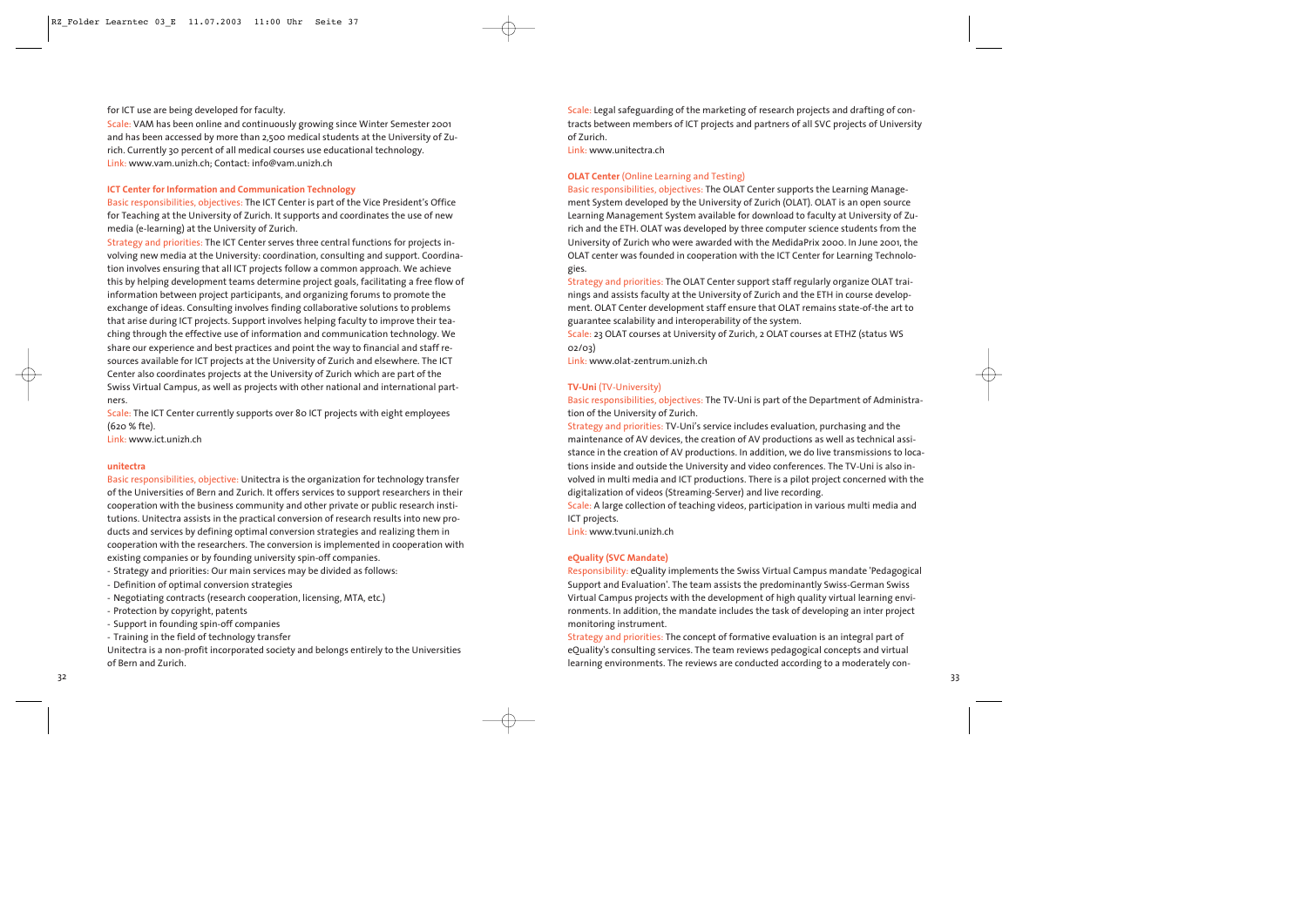structivist learning model and are designed to assist the projects in optimizing their virtual learning environments. The generated findings are analyzed within the framework of the inter project monitoring. Scale: 150% fte, consulting for 33 SVC projects.

Link: www.equality.unizh.ch

## **Scuola Universitaria Professionale della Svizzera Italiana (SUPSI)**  (University of Applied Sciences of Italian Switzerland), **Lugano**

SUPSI, the University of Applied Sciences of Italian Switzerland, is the smallest and situated furthest from the center. One of the main goals of SUPSI is, therefore, the support and implementation of new media and technologies in teaching in order to virtually decrease the distance to our partner institutions. We do not only want to focus our attention on technological and media didactic aspects of correspondence courses but also include the university administration in the development and so ensure a sustainable e-learning culture for all our employees.

#### **New Media Didactics Centre**

#### **Servizio per la Didattica dei Nuovi Media (SDNM)**

Basic responsibilities, objectives: The centre SDNM assists our lecturers in the use of new media in teaching and is also available to our partners in the region. Apart from information, consulting and training, projects aiming at the implementation of new media are assisted by the centre. They include six projects of the SVC program, one inter-regional infrastructure project, two EU Leonardo projects and one EU Tempus project.

Strategy and priorities: Apart from its usual availabilities, SDNM offers a cycle of ten different continuing education seminars on media didactics to our lecturers. In close cooperation with the SUPSI Departments of Computer Science and Applied Art, we offer courses on the following broad topics:

- Introduction to the learning platforms WebCT and BlackBoard
- Building and administrating virtual classes
- Development of virtual didactic elements
- Introduction to the use of web-relevant software

Operating as a network, SDNM also assists in organizing events (ICNEE02, ICNEE03, ...), and will, from next summer, organize a summer school on the above topics, com-

- missioned by the International Society for Engineering Education.
- Scale: 80% permanent fte, 250% project fte

Link: http://virtualcampus.supsi.ch/

## **Stiftung Fernstudien Schweiz (FS-CH)** The Foundation Fernstudien Schweiz

The Foundation Fernstudien Schweiz was founded in 1992 and is currently the only center offering complete university correspondence courses in Switzerland. The Foundation cooperates with various European correspondence course universities, such as the FernUniversität Hagen, the Open University, five French universities and the Teléuniversité de Québec. Correspondence course programs are available in the fields of education, humanities, communication science (f.), mathematics, electronics and IT. Currently 1300 students are registered. The Foundation runs a competence center in Brig and three regional study centers in Brig, Pfäffikon (SZ) and Sierre. In the field of e-learning there are instantaneously two projects.

### **MENTORS, a collaborative program between the EPFL and the Foundation Fernstudien Schweiz, Brig**

The EPFL is deploying a flexible learning scheme for student pilot courses in engineering education. In this scheme, the pilot courses combine traditional lectures with Web-based learning resources. Five individual training programs are evaluated in the MENTORS project. The objective is to sustain the evolution from traditional teaching to autonomous learning and to integrate education resources created or available online.

Flexible learning corresponds to a diversification of pedagogical methods by using new learning technologies. It therefore deals with alternative tutoring types, interaction styles, time and workplace situations, a well as cognitive activities. In such a framework, the potential added value that can be brought in student support is essentially based on tutoring for supporting the learning process. The ongoing deployments at the FS-CH in Brig are the development of education modules for tutors and students aimed at creating a mentoring environment and tutoring services. These deployments are aimed at giving to tutors a uniform training that will be necessary to achieve autonomy and adequate collaborative work in flexible education. Such an integrated combination of new pedagogical skills and new Web-based engineering learning resources has never been tested in a large scale configuration. – Duration: 2001 to 2003

#### **Virtual Study Center**

The study center in Brig started to develop a virtual study center in 2000. The aim of the virtual study advice is to offer improved support for the correspondence students and the extension of advice services by the study center in Brig. The virtual study center purposes the extension of student support and advice by using modern virtual communication methods, such as e-mail, newsgroups, chat and videoconferencing, which will assist the students throughout their studies.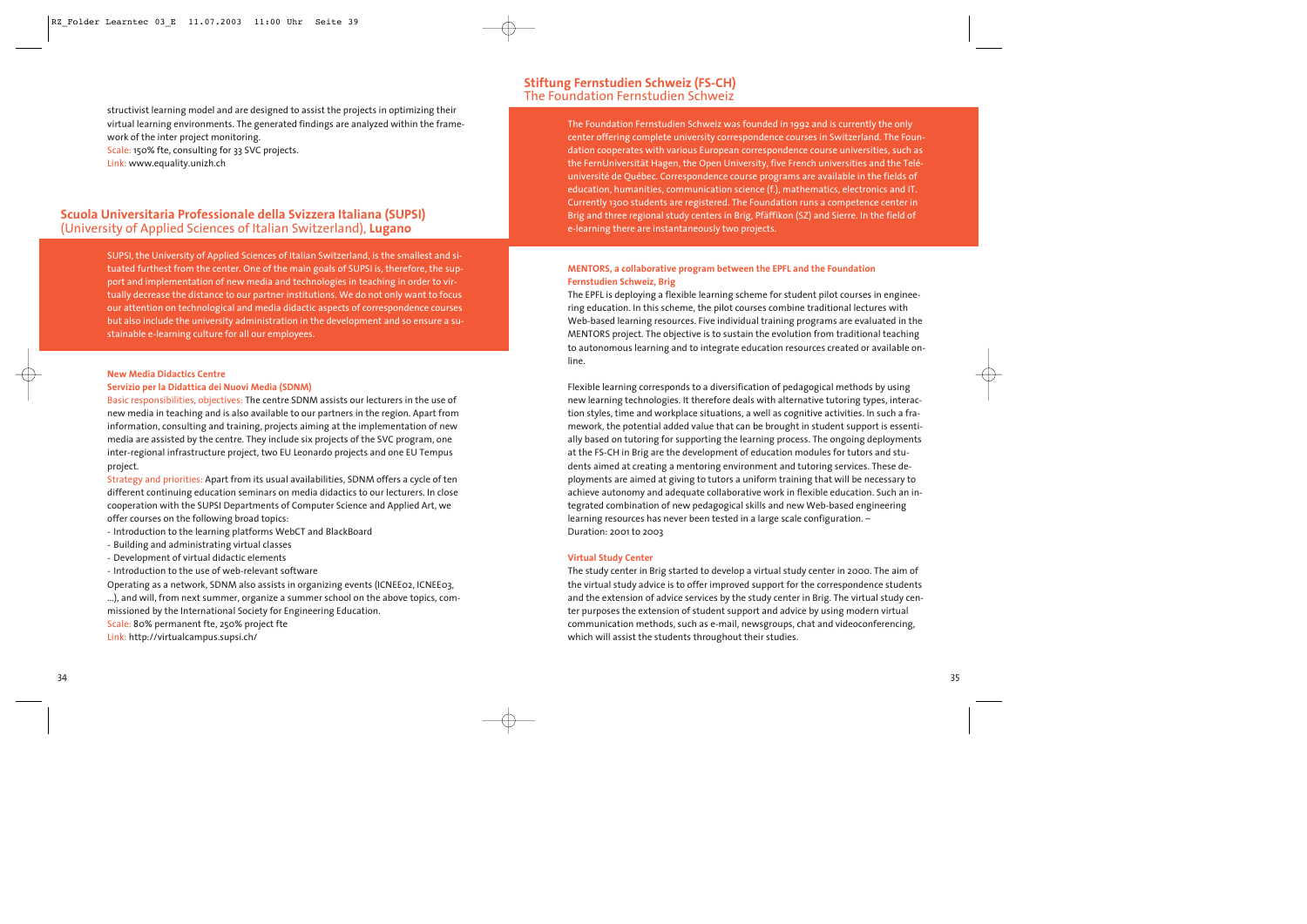Apart from the core contents of the course (which are didactically processed according to the requirements of the correspondence course), virtual courses offer the opportunity for discussion and forums (newsgroups), chats or videoconferences. The acquired knowledge and skills can be checked in online tests. Information to relevant literature or direct access to libraries or specific information (e.g. links to interesting websites) complement the course program. Constant contact to mentors, who evaluate course progress, ensures excellent support of the students. Immediate feedback and communication within the system support and strengthen the individual learning process and the application of information.

Duration: 2000 – 2004 www.stubrig.ch

## **Zürcher Fachhochschule (ZHF) Zürcher Hochschule Winterthur ZHW** (Zurich University of Applied Sciences) (Zurich University of Applied Sciences Winterthur)

The strategy in three parts:

- ZHW wants to participate in the implementation of e-learning and, with partners, direct and employ its development.
- The quality of teaching is vital. E-learning must contribute to its constant improvement.
- Fashion trends and superficial economies must not be decisive for the implementation of e-learning.

Internal Initiatives:

- The Institute for Business Administration IVM (Institut für Verwaltungs-

Management) develops training programs for communities and administration.

- Professor Eduard Gamp offers support for WebCT.

- Assistant Martin Vögeli publishes the newsletter 'eLearning News'. Further Information: http://www.zhwin.ch/studium/e-learning.php, elearning@zhwin.ch

**BSL – Assisted Self Learning** (Begleites Selbstgesteuertes Lernen) **in the study program Specialized Journalism and Organizational Communication**

Basic responsibilities, objectives: The study program Specialized Journalism and Organizational Communication does not offer e-learning but uses the internet and the intranet as a management instrument for Assisted Self-Learning.

Strategy and priorities: Currently, the most important thing is for lecturers and students to become acquainted with the net for this purpose.

#### Scale: No information

Link: http://www.zhwin.ch/fu/bsl/; Rolf Todesco, todesco@hyperkommunikation.ch

#### **WEBTEACHING: Implementation of Tools and Consulting for Lecturers**

Basic responsibilities, objectives: Many lecturers dread (with good reason) the immense effort involved in the introduction of new learning technologies. Therefore, the project leader's experiences made during a sabbatical dedicated to training in the field of e-learning will be made available to the other lecturers at ZHW.

Strategy and priorities: An advisory service and a set of flexible models for internet courses, interactive documentation, practice sessions and knowledge databases will be created, which will facilitate the lecturers' introduction into the promising field of teaching and learning by internet. The project is funded by the Foundation for the Support of ZHW. Scale: One part-time lecturer

Link: http://home.zhwin.ch/~gae/Vortrag090501/; Eduard Gamp, gae@zhwin.ch

#### **Pool of knowledge "e-learning" – Think Tank (Container 1)**

Basic responsibilities, objectives: At the Pool of knowledge 'e-learning', you can get information and support. The pool is there to facilitate your introduction to e-learning and assist you in your first steps. The following categories are available: Definition, didactics, technology, resources and FAQ. There is also a newsletter: the 'eLearning News'.

Strategy and priorities: You are thinking of creating your own e-learning course? Contact us and we will assist you in your first steps! You may contact elearning@zhwin.ch or get a general idea from our website.

Scale: One assistant.

Link: http://elearning.zhwin.ch/pool/; Martin Vögeli, vom@zhwin.ch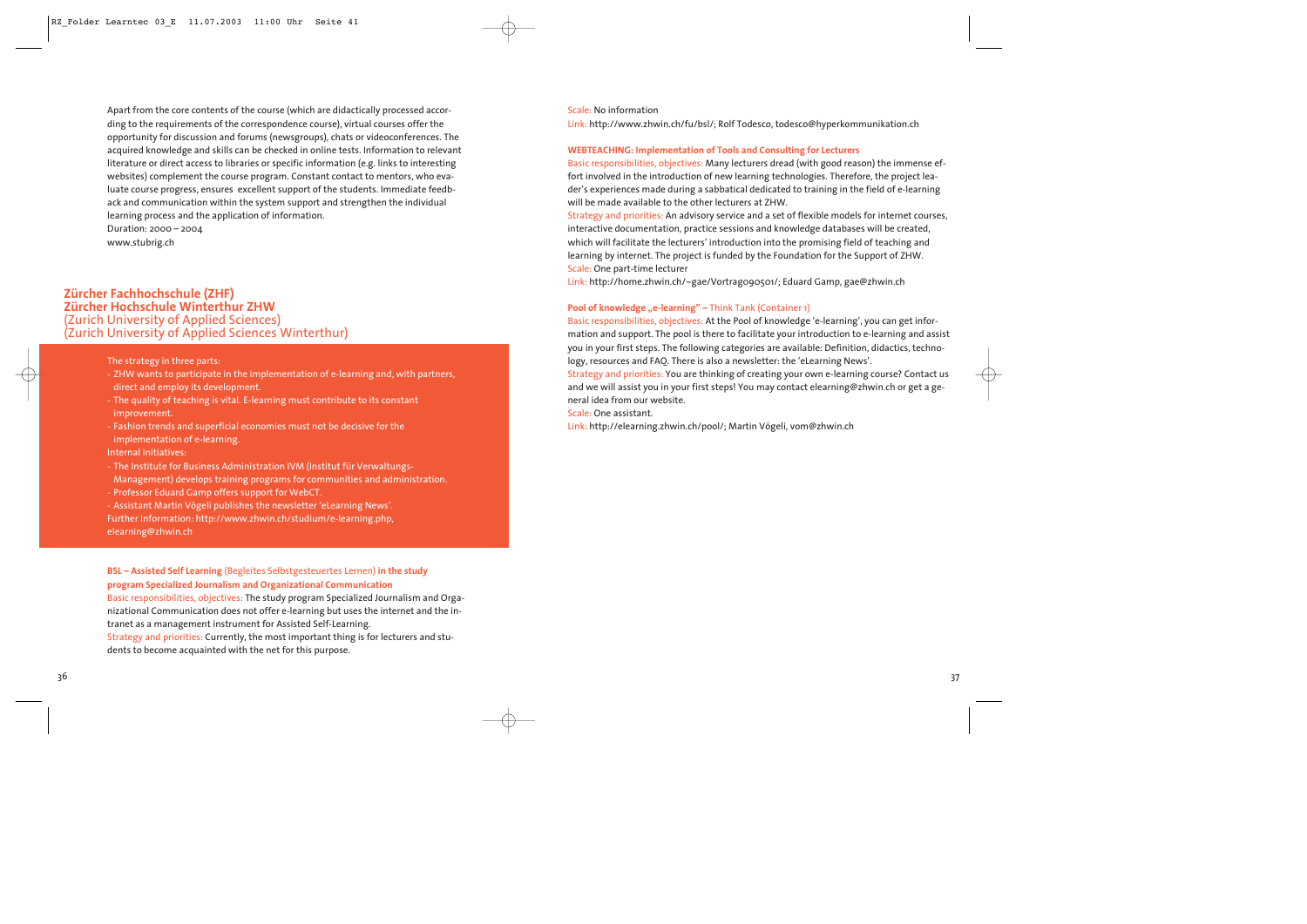## **Short Presentations: National Programs**

#### **Swiss Virtual Campus (SVC)**

A Swiss Federal Program for promoting new information and communication technologies in university level.

Project responsibility: Swiss University Conference, in cooperation with: Federal Office for Education and Science, Federal Office for Professional Education and Technology, ETH Board

Strategically, the projects of Swiss Virtual Campus should increase the quality of teaching at Swiss universities, thus strengthening the international competitiveness of the 'Think Tank Switzerland'. Since the projects are inter university based and are composed of partners from at least three institutions, they promote mutual recognition of qualifications. Close cooperation of Swiss universities is of general strategic importance, for example to reach critical mass in various areas of e-learning. Basic responsibilities, objectives: The impulse program for 2000 – 2003 supports 50 inter university project networks to each develop a regular online course, integrated into the curriculum of the participating universities. The consolidation program planned for 2004 – 2007, should contribute to the sustained and efficient incorporation of e-learning at Swiss universities.

Strategy, priorities: Cooperation with university administrations, established by the SVC Commission, is of the first importance. The Swiss University Conference, a strategic committee of government representatives of the university cantons, are responsible for the execution and coordination of the program. They have appointed the SVC Steering Committee, an international team of experts, to plan, choose and support (mandates) the projects.

Scale: CHF 30 millions are contributed by the federal program for universities. As the participating universities, as a rule, contribute 50% of the project costs, total funding will come to roughly CHF 60 millions in 2000 – 2003. Projects at universities of applied sciences (UAS) are funded with CHF 12 millions by the Confederation. Together with the funds contributed by the participating UAS themselves, the total amount available for projects at UAS comes to CHF 20 millions. The ETH board (Swiss Federal Institutes of Technology) funds SVC projects with CHF 2 millions, while certain specific projects receive further considerable funding from the institutes. Link: http://www.swissvirtualcampus.ch

The following mandates of Swiss Virtual Campus have been described in detail in the entry of the relevant universities:

- **EDUM** SVC Mandate (Educational Management) given to Instituto comunicazione e formazione ICeF (Institute of Communication and Education), Università della Svizzera Italiana (University of Italian Switzerland)
- **Edutech** SVC Mandate (Technical Support & Consulting) given to Center NTE, University of Fribourg
- **eQuality** SVC Mandate (Pedagogy/didactics) given to Institute for General Pedagogy, University of Zurich
- **IntersTICES** SVC Mandate (Pedagogy/didactics) given to TECFA, University of Geneva

## **Swiss Virtual Campus Universities of Applied Sciences (UAS)**

Project responsibility: Federal Office for Professional Education and Technology

#### **Creatools "Creative tools@UAS" – creative use of e-learning tools at UAS**

As a complement to the SVC project networks, the Federal Office for Professional Education and Technology has initiated a program of 21 e-learning projects at UAS within the framework of Swiss Virtual Campus at UAS. Program start was April 8, 2002, the results will be presented to the public April 8, 2003.

Objective: Development of 21 student centered e-learning modules for Swiss UAS. The main strategic elements of creatools are:

Focus Efficiency: Funding limited to CHF 50,000 per module. Development phases, including implementation and evaluation not exceeding one year. Project results must be employable by UAS that did not participate in their development.

Focus Creativity and Participation: Support of interaction of students and lecturers as well as of human and machine. At least two students must participate in the development of e-learning modules.

Scale: 21 Project teams of 4-6 participants each. Roughly CHF 1 million federal funding and CHF 500,000 self-financing by the participating UAS.

Link: www.creatools.ch, Contact: Dr. Urs Gröhbiel, edunovum gmbh (www.edunovum.ch)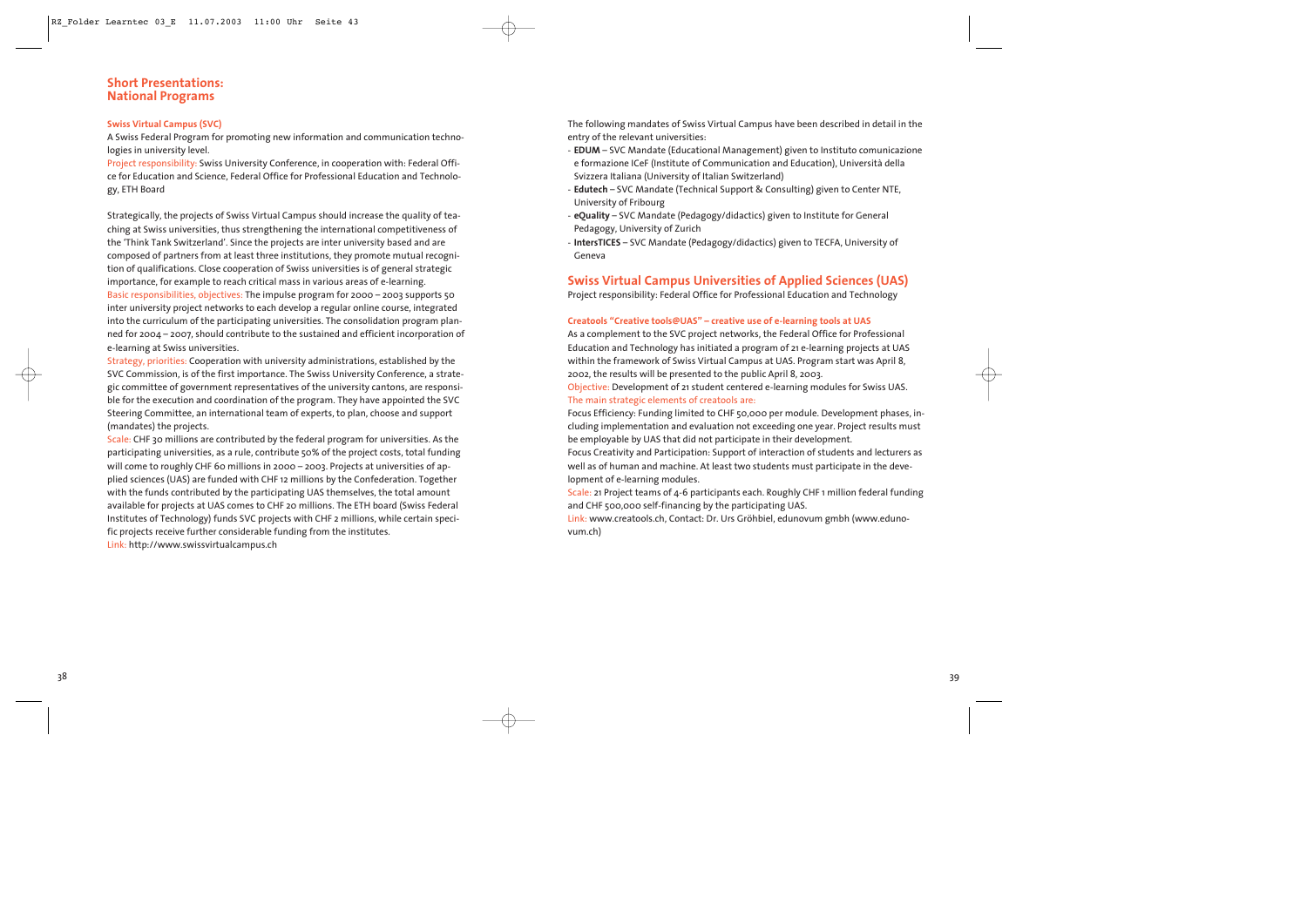## **Cooperation network The Swiss Virtual Campus and the Swiss Universities – e-learning initiatives**



eOuality (SVC-Mandate)

unitectra

**ICT Center for Information and Communication Technology**